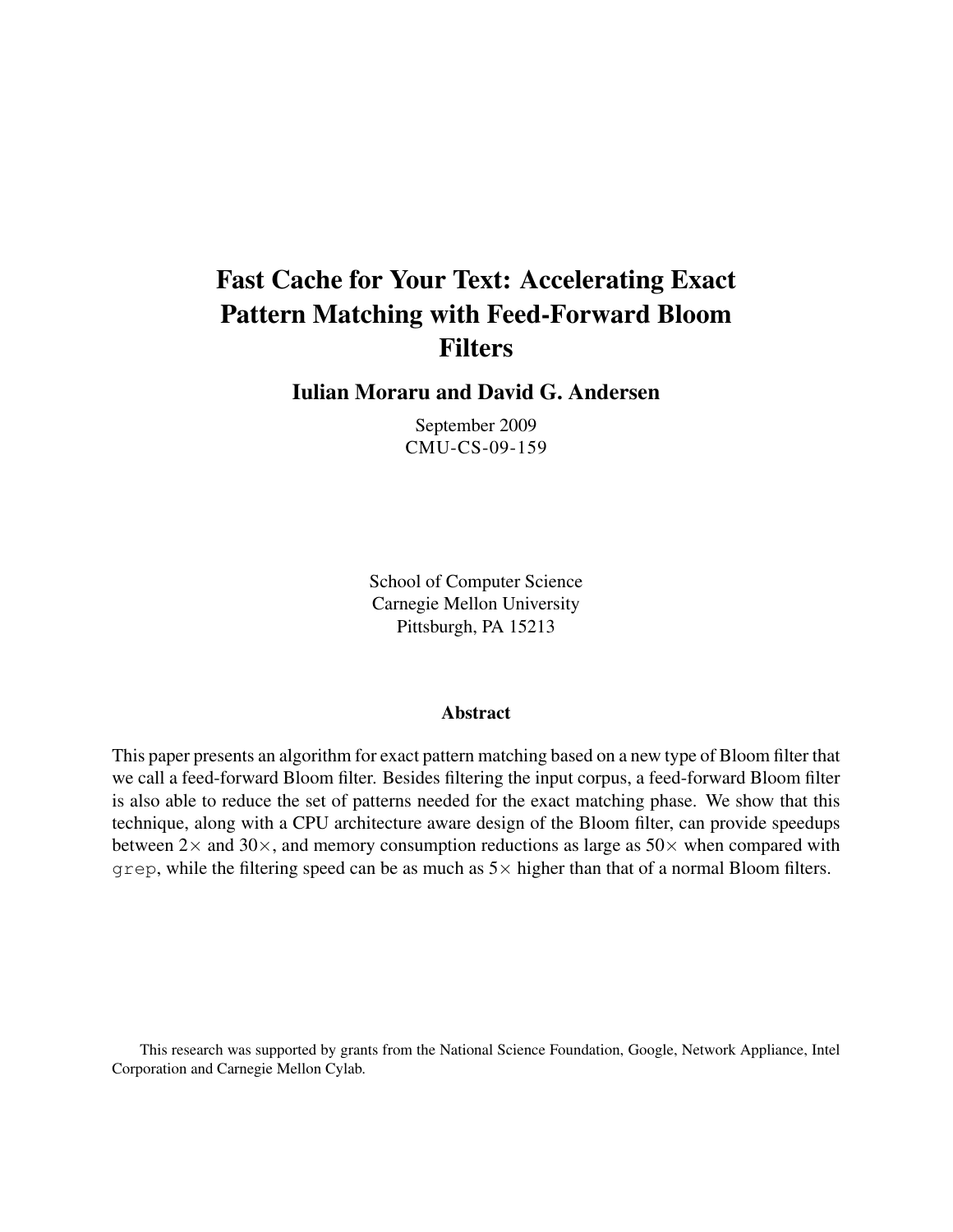Keywords: feed-forward Bloom filter, text scanning, cache efficient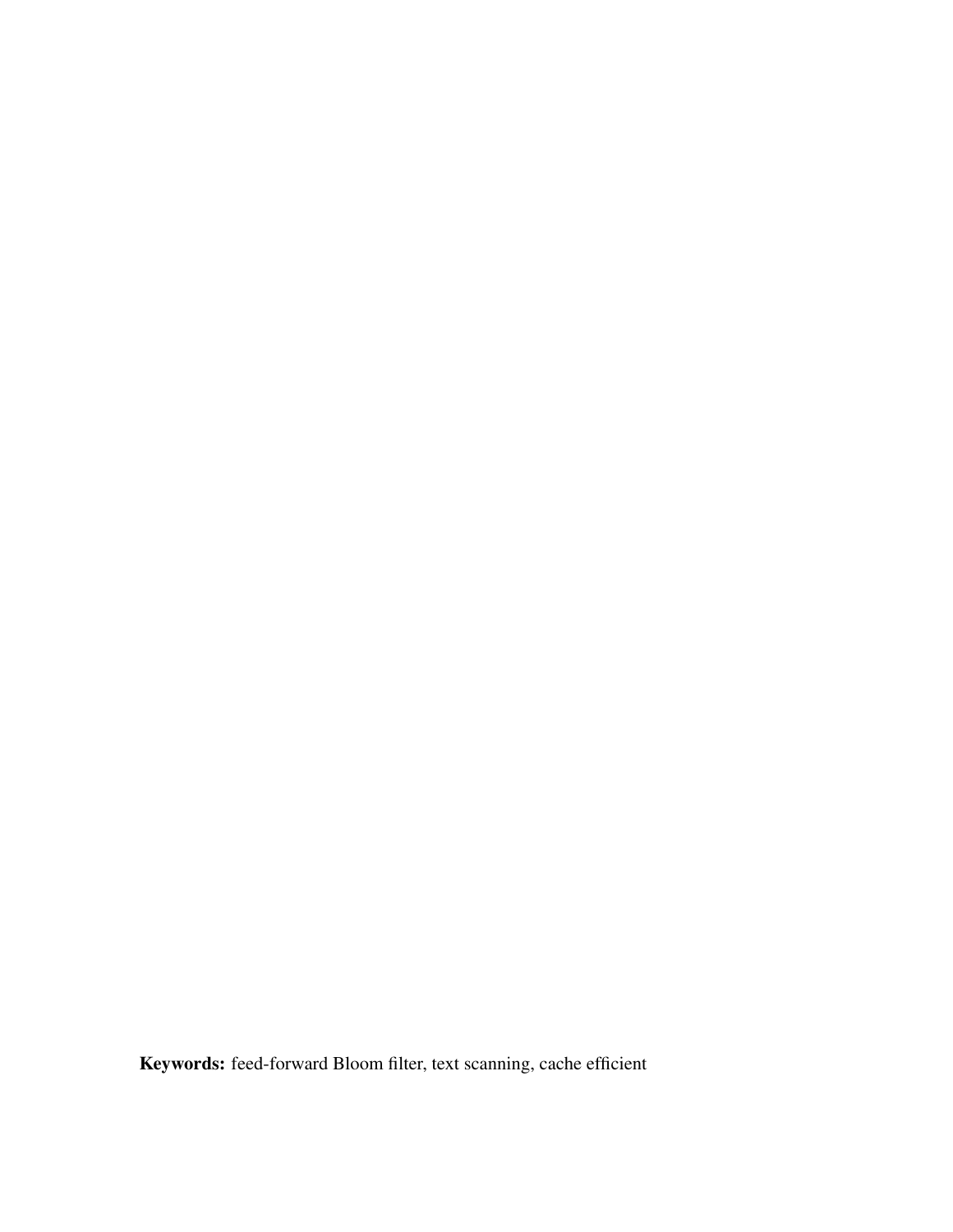## 1 Introduction

Matching a large corpus of data against a database of thousands or millions of patterns is an important component of virus scanning [\[18\]](#page-24-0), data mining and machine learning [\[1\]](#page-23-0) and bioinformatics [\[19\]](#page-24-1), to name a few problem domains. Today, it is not uncommon to match terabyte or petabyte-sized corpuses or gigabit-rate streams against tens to hundreds of megabytes of patterns.

Conventional solutions to this problem build an exact-match trie-like structure using an algorithm such as Aho-Corasick [\[3\]](#page-23-1). These algorithms are in one sense optimal: matching *n* elements against *m* patterns requires only  $O(m + n)$  time. In another important sense, however, they are far from optimal: the per-byte processing overhead can be high, and the DFAs constructed by these algorithms can occupy gigabytes of memory, leading to extremely poor cache use that cripples throughput on a modern CPU. Figure [1](#page-3-0) shows a particularly graphic example of this: When matching against only a few thousand patterns, GNU grep can process over 130 MB/sec (using an algorithm that improves on Aho-Corasick [\[11\]](#page-24-2)). But as the number of patterns increases, the throughput drops drastically, to under 15MB/sec. The cause is shown by the line in the graph: the size of the DFA grows to rapidly exceed the size of cache.

Un-cached memory accesses on modern CPUs are dauntingly expensive<sup>1</sup>. The Intel Core 2 Quad Q6600 CPU used in the above example with grep, for instance, is capable of sequentially streaming over 5GB/sec from memory and (optimistically) executing several billion instructions per second. The achieved 15MB/sec is therefore a disappointing fraction of the machine's capability.

Furthermore, there are situations when running a full-scale Aho-Corasick implementation is very expensive because memory is limited—e.g., multiple pattern matching on netbooks, mobile devices, embedded systems, or some low-power computing clusters [\[4\]](#page-23-2). Running Aho-Corasick in these settings would require splitting the patterns into smaller, more manageable chunks, doing multiple passes over the input data, and thus taking a longer time to complete. Other applications, such as virus scanning, benefit from efficient memory use in order to reduce the impact on foreground tasks.

This paper makes two contributions that together can significantly boost the speed of this type of processing, while at the same time reducing their memory requirements. They both center around making more efficient use of the cache memory.

**Feed-Forward Bloom Filters:** For exact-match acceleration, Bloom filters [\[5\]](#page-23-3) are typically used as a filter before a traditional matching phase, which we refer to as the "grep cleanup" phase. Like a traditional Bloom filter, the feed-forward Bloom filter reduces the size of the corpus before cleanup. Unlike traditional filters, however, it also uses information determined while filtering the corpus to eliminate many of the *patterns* from the second phase. As a result, it reduces drastically the memory used for cleanup.

Cache-partitioned Bloom filters: A lookup in a typical Bloom filter involves computing a number of hash values for a query, and using these values as indices when accessing a bit vector. Because the hash values must be randomly distributed for the filter to be effective, and since, for millions of patterns, the bit vector needs to be a lot larger than the cache available on modern

<sup>&</sup>lt;sup>1</sup>On a 65 nm Intel Core 2 CPU, for example, a cache miss requires 165 cycles.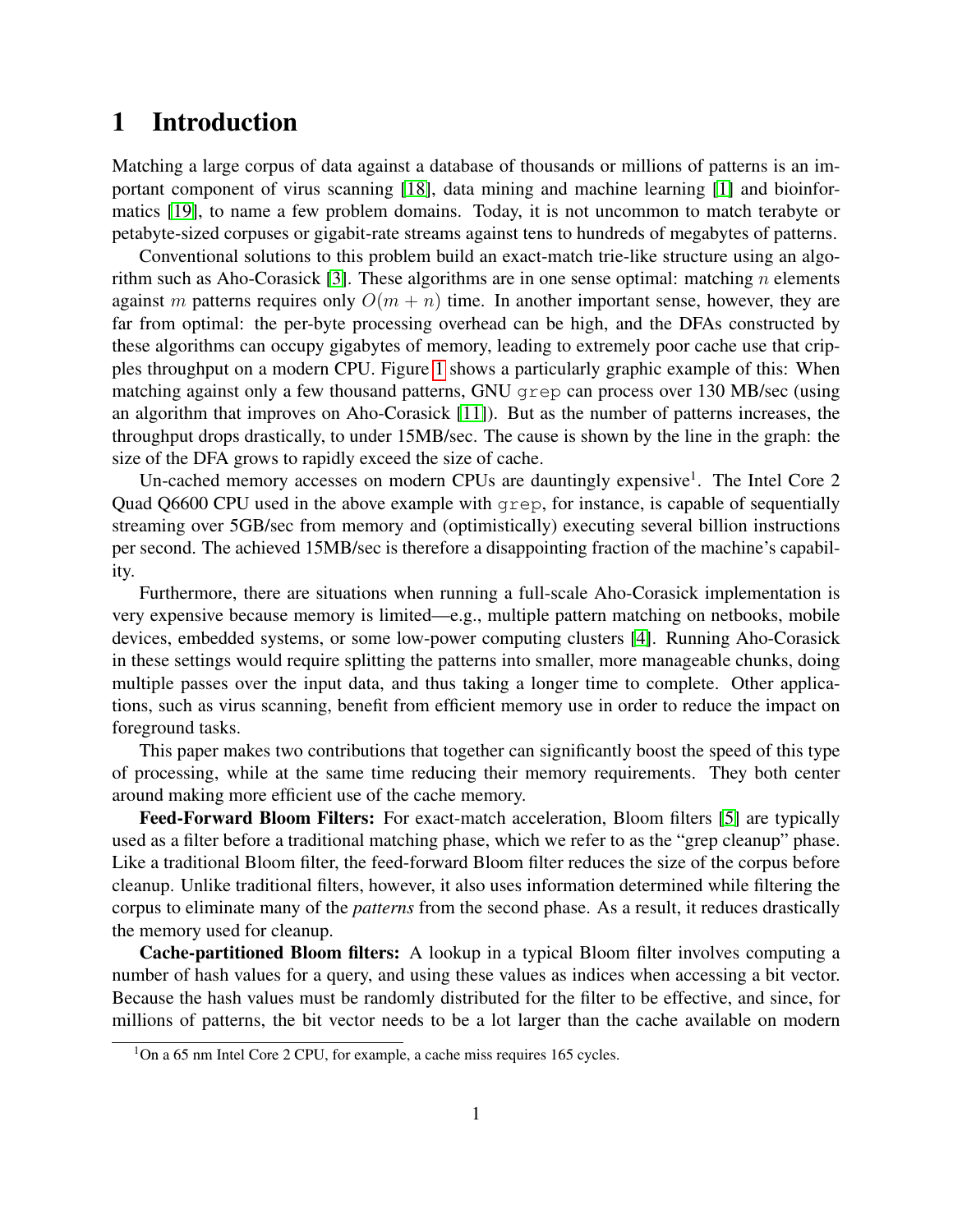

<span id="page-3-0"></span>Figure 1: The grep processing rate and memory consumption for various numbers of patterns. The average length of the patterns is 29 characters.

CPUs, Bloom filter implementations have poor cache performance.

Our solution to this problem is to split the Bloom filter into two parts. The first part is smaller than the largest CPU cache available (typically L2 cache) and is the only one accessed for the wide majority of the lookups<sup>2</sup>. In consequence, it will remain entirely cache-resident. The second part of the filter is larger, but is accessed infrequently (e.g. for true or false positive queries). Its role is to keep the false positive rate small. The result is that the cache-partitioned Bloom filter is as effective as the classic Bloom filter, but has much better cache performance, and is as much as  $5\times$ faster, as a result.

We describe these techniques in section [3](#page-6-0) and evaluate them in section [4.](#page-15-0) We show that pattern matching for highly redundant English text can be accelerated by  $2\times$  while consuming  $4\times$ less memory, while random ASCII text can be searched  $37\times$  faster with  $57\times$  less memory, when compared with grep.

## 2 Background and Related Work

## 2.1 Multiple Pattern Search

The classic multiple pattern search algorithm is Aho-Corasick [\[3\]](#page-23-1). It is a generalization of the Knuth-Morris-Pratt linear-time matching algorithm that uses a trie structure in which each node represents a state of a finite-state machine: For each input character, the automaton goes to the

<sup>&</sup>lt;sup>2</sup>Assuming that the percentage of true positive queries is small.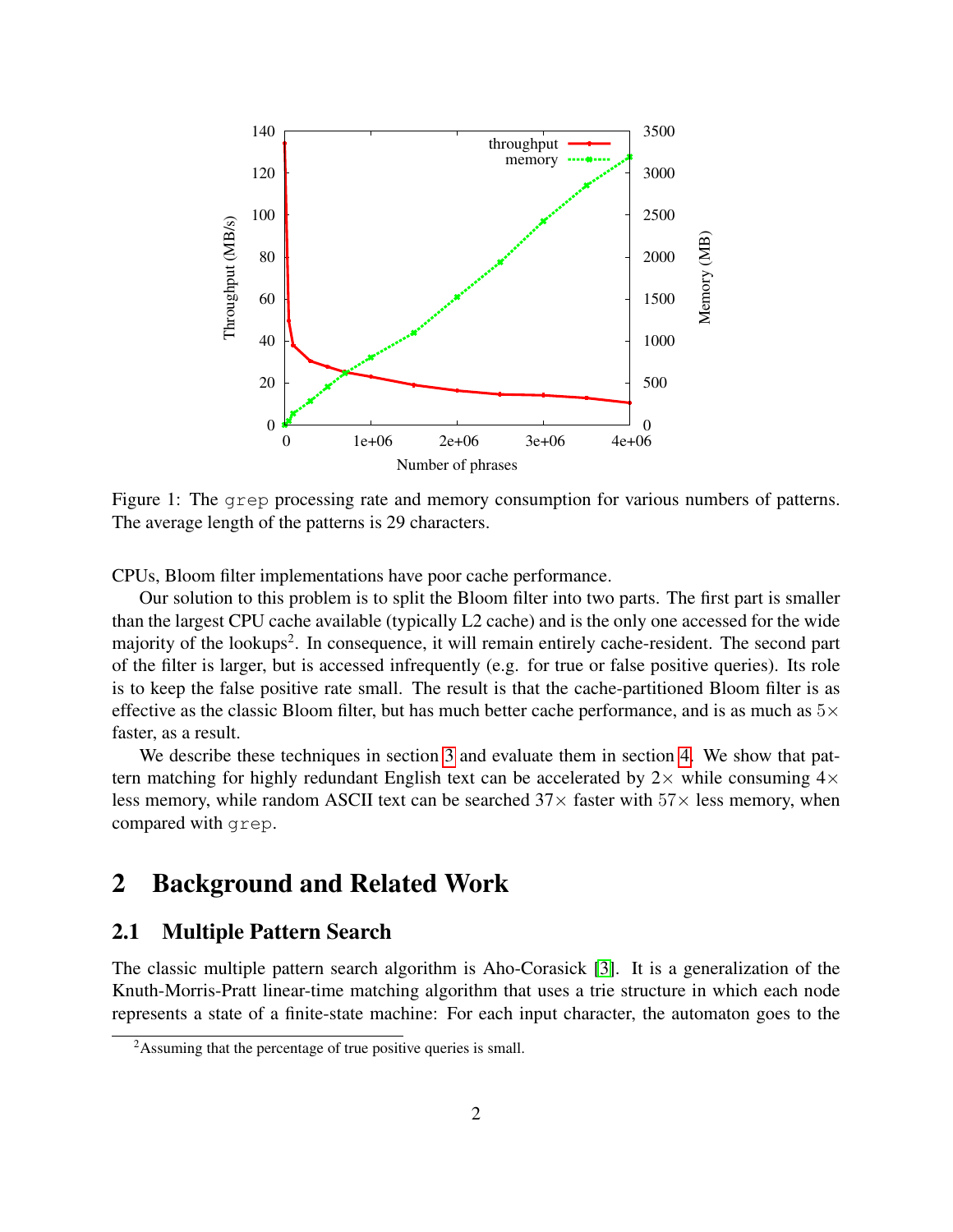state that represents the longest prefix of any match that is still possible. The algorithm generates an output every time a state that represents a full match is reached.

The popular GNU fgrep utility uses the Commentz-Walter algorithm [\[11\]](#page-24-2) for multiple string search. It combines Aho-Corasick with the Boyer-Moore single pattern matching algorithm [\[7\]](#page-24-3), which achieves sub-linear running time by skipping characters in the input text according to the "bad character" and "good suffix" heuristics. As illustrated in figure [1,](#page-3-0) the size of the DFA used by Aho-Corasick-like algorithms grows quickly with the number of patterns. This increases setup time (building the trie) and reduces search speed because of poor cache performance.

Another Boyer-Moore style algorithm for multiple pattern search is the Wu-Manber algorithm [\[22\]](#page-25-0), employed by the agrep tool. It uses the "bad character" heuristic to skip over characters in the input text. The difference is that it does so not by comparing individual characters, but by comparing the hash values of groups of consecutive characters. This algorithm is most effective for relatively small numbers of patterns—hundreds to tens of thousands of patterns. For larger numbers of patterns, it becomes more memory-hungry and thus less cache-efficient. Lin et al. show that the Wu-Manber algorithm has worse cache performance and worse overall performance than Aho-Corasick as the number of patterns increases [\[18\]](#page-24-0).

Complementary approaches to multiple pattern matching investigated the idea of encoding the text and the patterns using a compact scheme, such that a word comparison is equivalent to multiple symbol comparisons [\[15\]](#page-24-4).

The inspiration for the work described in this paper is the algorithm that Rabin and Karp presented in [\[14\]](#page-24-5). The patterns—which must be all of the same length—are hashed and the hash values are inserted into a set data structure that allows for fast search (e.g. a Bloom filter, a hashtable or both a bit vector and a hashtable [\[20\]](#page-24-6)). The actual search consists of a window—of size equal to the size of the patterns—slid over the input text, and a hash value being computed for the text in the window, at each position. This value is then searched in the set of hashes computed from the patterns. If found, it denotes a possible match, which needs to be checked by comparing the string in the current window with every pattern that has the same hash value as it. The average case running time for this algorithm is linear if the hash computations required when sliding the window are done in  $O(1)$ . This can be achieved by using a rolling hash function—i.e. the hash value for the current window is computed from the hash value of the previous window, the last character in the current window, and the first character in the previous window.

In this paper, we present several improvements to the basic Rabin-Karp technique. They enable fast and memory-inexpensive search for millions of patterns at once.

#### 2.2 Bloom Filters

A Bloom filter [\[5\]](#page-23-3) is a data structure used for testing set membership for very large sets. It allows a small percentage of false positives in exchange for space and speed.

Concretely, for a given set *S*, a Bloom filter uses a bit array of size *m*, and *k* hash functions to be applied to objects of the same type as the elements in *S*. Each hash application produces an integer value between 1 and *m*, used as an index into the bit array. In the filter setup phase, the *k* hash functions are applied to each element in *S*, and the bit indexed by each resulting value is set to 1 in the array (thus, for each element in *S*, there will be a maximum of *k* bits set in the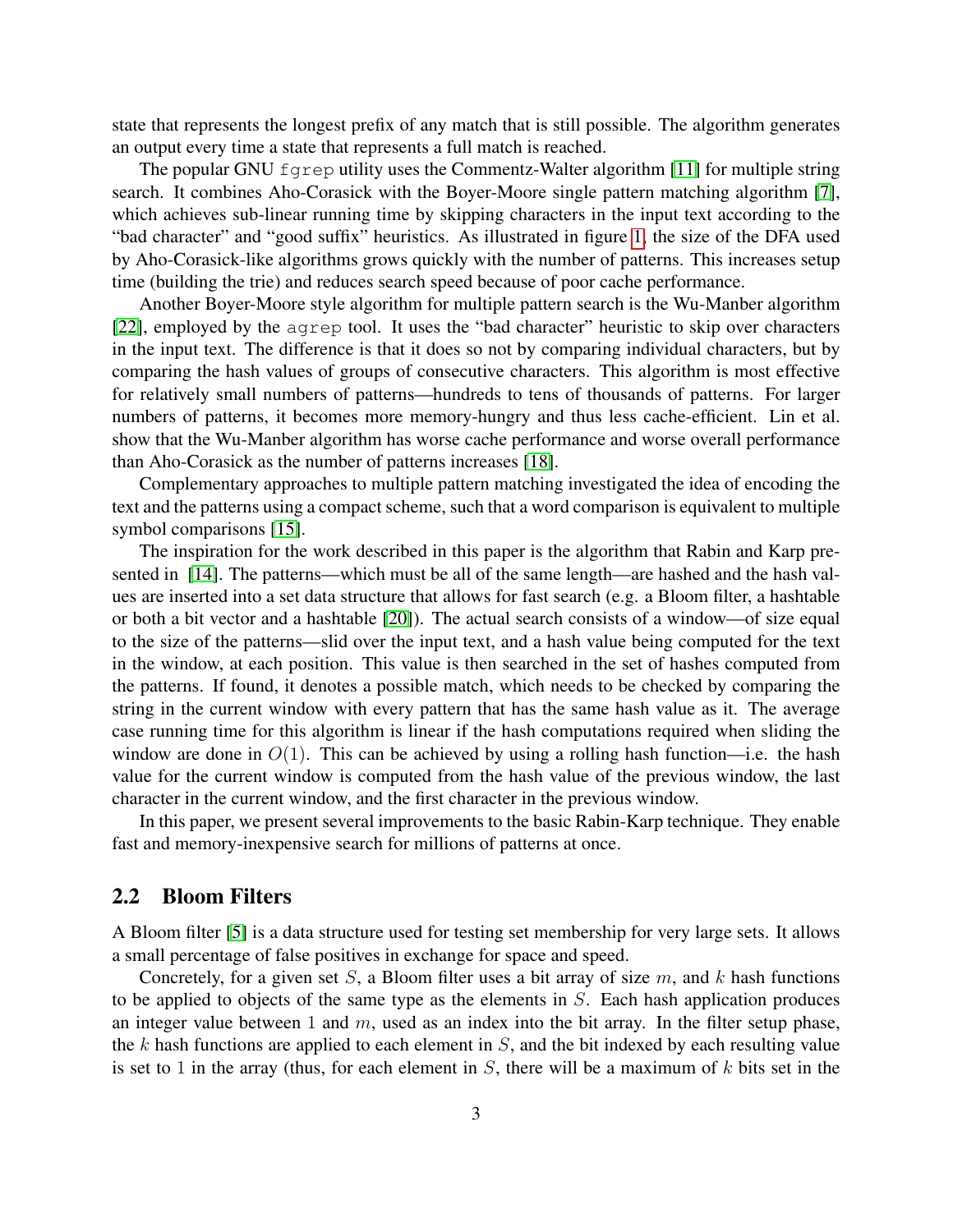bit array—fewer if two hash functions yield the same value, or if some bits had already been set for other elements). When testing membership, the *k* hash functions are also applied to the tested element, and the bits indexed by the resulting values are checked. If they are all 1, the element is potentially a member of the set *S*. Otherwise, if at least one bit is 0, the element is definitely not part of the set (false negatives are not possible).

The number of hash functions used and the size of the bit array determine the false positive rate of the Bloom filter. For a set with *n* elements, the asymptotic false positive probability of a test is  $(1 - e^{-km/n})^k$  (see section [3.2\)](#page-8-0).

The larger *m* is, the smaller the false positive rate. Furthermore, since hits in the Bloom filter (false or true positives) are more expensive than misses (we can stop a query as soon as one hash function misses), a larger *m* may also improve the performance (search speed) of the filter. On the other hand, random accesses in a large bit array have poor cache performance on today's machines.

For a fixed  $m, k = ln2 \times m/n$  minimizes the expression of the false positive rate. In practice however, *k* is often chosen smaller than optimum for speed considerations: a smaller *k* means computing fewer hash functions.

The performance and effectiveness of the Bloom filter is also highly dependent on the hash functions chosen. A hash function with good uniformity will reduce the false positive rate, making the filter more effective. On the other hand, hash functions that are expensive to compute will impact the speed of the filter.

In this paper we discuss these trade-offs and show how to choose the optimal set of parameters for a given application.

Improving the performance of Bloom filters has also been the subject of much research. Kirsch and Mitzenmacher [\[17\]](#page-24-7) show that computing all the hash functions as linear combinations of just two independent hash functions does not affect the false positive rate of a Bloom filter. We use this result, as explained in section [3.4.](#page-15-1) Putze et al. propose *blocked Bloom filters* in [\[21\]](#page-25-1), which achieve better cache performance than regular Bloom filters by putting all the hashes of an element in the same cache line of the bit vector. This scheme is most effective for applications with a high true positive search rate, while the cache-friendly technique that we propose in this paper is better suited for applications with a low true positive rate. Hao et al. [\[13\]](#page-24-8) use partitioned hashing (the elements are divided into groups and each group is hashed with a different set of functions) to reduce the Bloom filter fill factor, and therefore its false positive rate. This optimization is orthogonal to ours.

There exist various extensions to the Bloom filter functionality as well: *Counting Bloom filters* [\[12\]](#page-24-9) allow for deletions by replacing the bit array with an array of counters—each counter keeps track of how many elements hashed to that location. *Bloomier filters* [\[8\]](#page-24-10) implement associative arrays that allow a small false positive look-up rate, and are especially effective when the number of keys is small. *Distance-sensitive Bloom filters* [\[16\]](#page-24-11) are designed to answer queries of the type "is x close to any element in the set S", for a certain, suitable metric. *Spectral Bloom filters* [\[10\]](#page-24-12) allow for queries on the multiplicity of items in a multiset. In section [3.2](#page-8-0) we present our own extension to Bloom filters which we call *feed-forward Bloom filters*.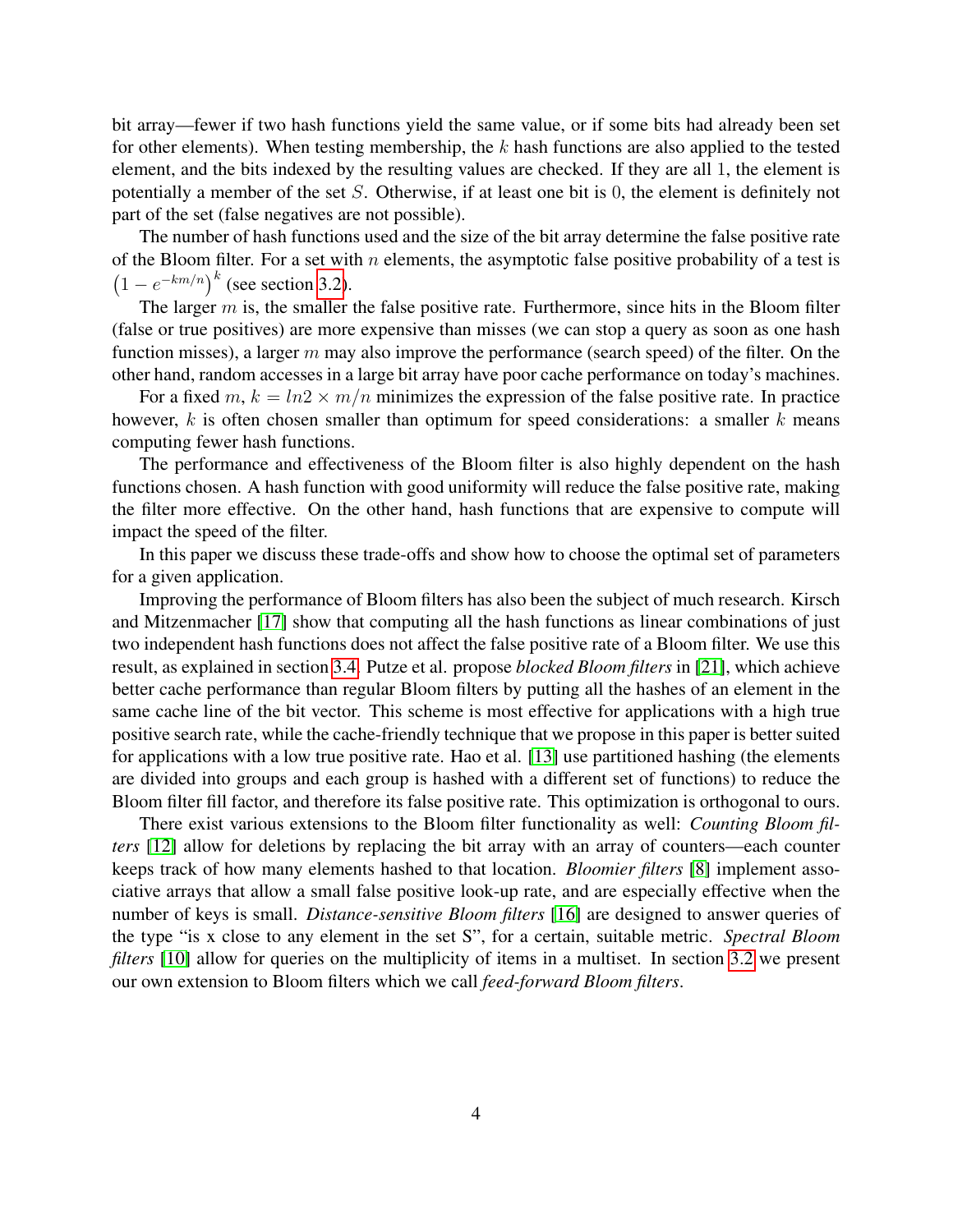

<span id="page-6-1"></span>Figure 2: Diagram of the pattern matching algorithm using feed-forward Bloom filters.

## <span id="page-6-0"></span>3 Design and Implementation

## 3.1 Overview

The multiple pattern matching algorithm that we present in this paper was designed to perform well for situations where a very large numbers of patterns generate a relatively small number of matches. It takes into account the memory hierarchy of modern computers.

The diagram in figure [2](#page-6-1) presents a high-level view of our approach:

- 1. First, a feed-forward Bloom filter (FFBF) is built from the large set of patterns.
- 2. It is used to scan the corpus and discard every item (e.g. line of text, if the patterns cannot span multiple lines, or input fragment) that does not generate hits in the filter and therefore cannot contain any matches.
- 3. The set of patterns is then scanned using feed-forward information obtained during the corpus scan. Only those patterns for which there is a chance of a match in the filtered corpus are kept for the next phase.
- 4. At this point, all that is left to do is search for a small fraction of the initial number of patterns in a small fragment of the text corpus. Therefore, this exact matching step can be performed quickly and with minimal memory requirements using any traditional multiple pattern matching algorithm (e.g. Aho-Corasick). Notice that the large set of patterns does not have to be memory-resident at any point during the execution of our algorithm—we only need to stream it sequentially from external media.

The starting point for our work is the combination of the Rabin-Karp algorithm and Bloom filters. This multiple pattern matching approach was augmented with two techniques that improve its speed and memory efficiency: *feed-forward Bloom filters* and *cache-friendly Bloom filters*.

We present the algorithm as a whole in this section, and then describe and evaluate the two techniques in detail. Even though they were designed to improve the performance of our algorithm, we believe that they are independently useful.

We begin by describing the traditional way of using Bloom filters in the Rabin-Karp algorithm. The patterns, all of which must be of the same length, represent the set that is used to build the Bloom filter. During the scan, a window of the same length as the patterns is slid through the text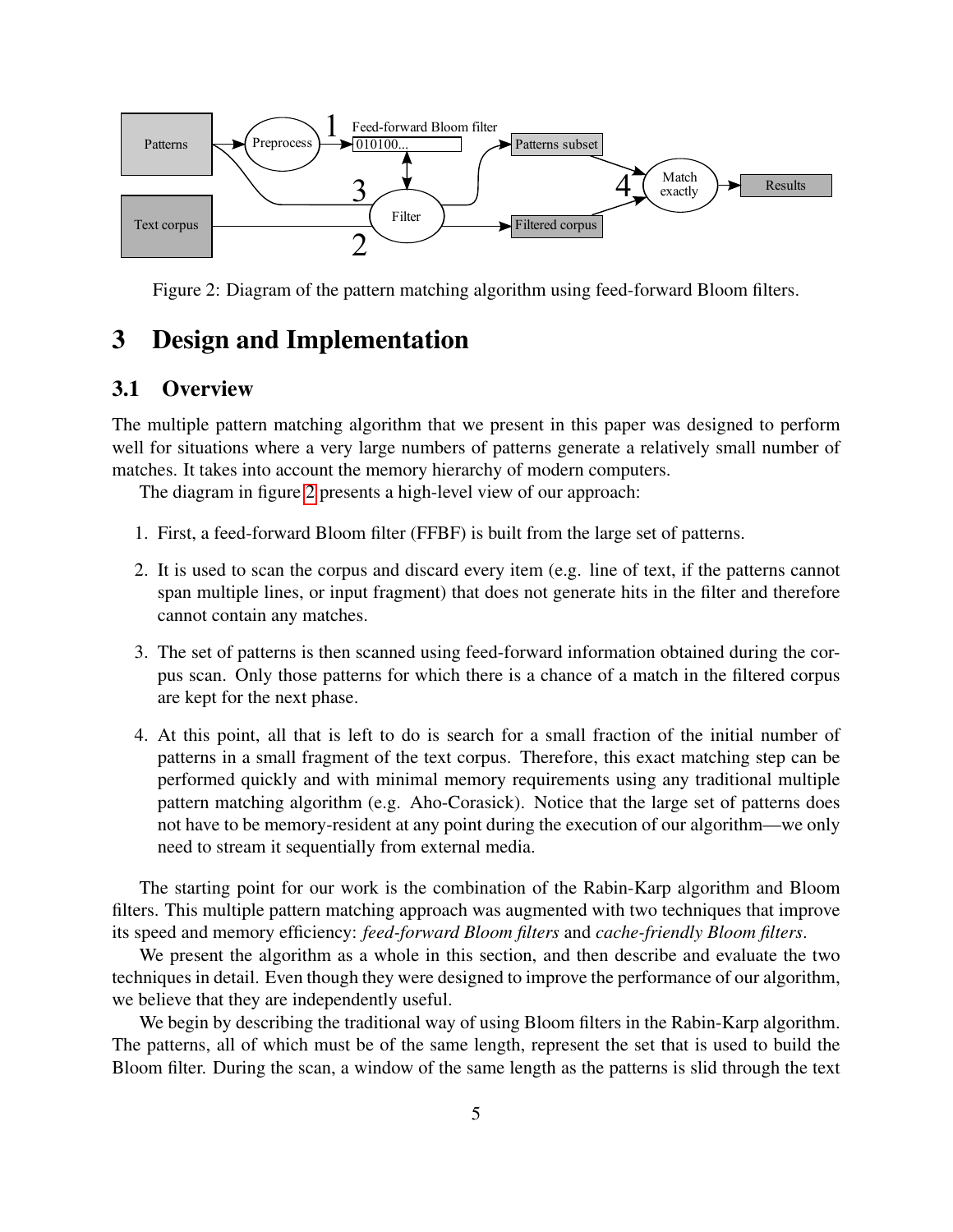and tested against the filter. A hit denotes either a true match, or a false positive. To distinguish between the two, the string in the current window needs to be compared with each pattern. This step can be performed during or after the Bloom filter scan. Performing the comparison during the scan is efficient only if additional structures (e.g. hash tables) are used to reduce the number of patterns that need to be tested. This means that the entire set of patterns needs to be memory resident and therefore contradicts our design goals. The alternative is to do the exact matching step after the Bloom filter scan. This involves saving the regions of text—usually lines of text that generated hits in the Bloom filter, and running an exact multiple pattern matching algorithm only on this smaller input. The disadvantage in this case is that all the patterns need to be used for this second phase run, so it will require large amounts of memory and will exhibit poor cache performance.

Feed-forward Bloom filters help with the second phase scan by providing a subset containing all the patterns that will generate matches, and possibly a small number of patterns that will not. In other words, feed-forward Bloom filters not only filter the corpus like regular Bloom filters, but also filter the set of patterns. Usually, the resulting subset contains only a small fraction of the initial number of patterns, so the speed and memory efficiency of the second phase exact matching scan are drastically improved.

In practice, it often happens that the patterns are not all of the same length. One solution is to take the size of the shortest pattern (*l*), and consider for the first phase only *l* consecutive characters of every pattern (e.g. the first *l* characters). If, however, *l* is too small, then the filtering will not be very effective, since the chance of any combination of only a few characters is likely to be very common in the text. The solution in this case is to remove the shortest patterns from the first phase, and look for them separately in an exact match scan. This scan is faster for fewer small patterns, so choosing *l* is a trade-off between the effectiveness of the filtering phase—and as a result, the performance of the second phase scan—and the performance of the separate exact match scan for the short patterns.

Another common case when filtering effectiveness may be reduced is that when a small number of patterns generate many matches. In this situation, the filtering would only discard a small percentage of the corpus text. A good way of dealing with this case is to test the frequency of the patterns in a sample of the corpus. The most frequent patterns could then be excluded from the filtering phase, and join the short patterns in a separate exact matching scan.

A pseudocode description of the algorithm is presented in figure [3.](#page-8-1)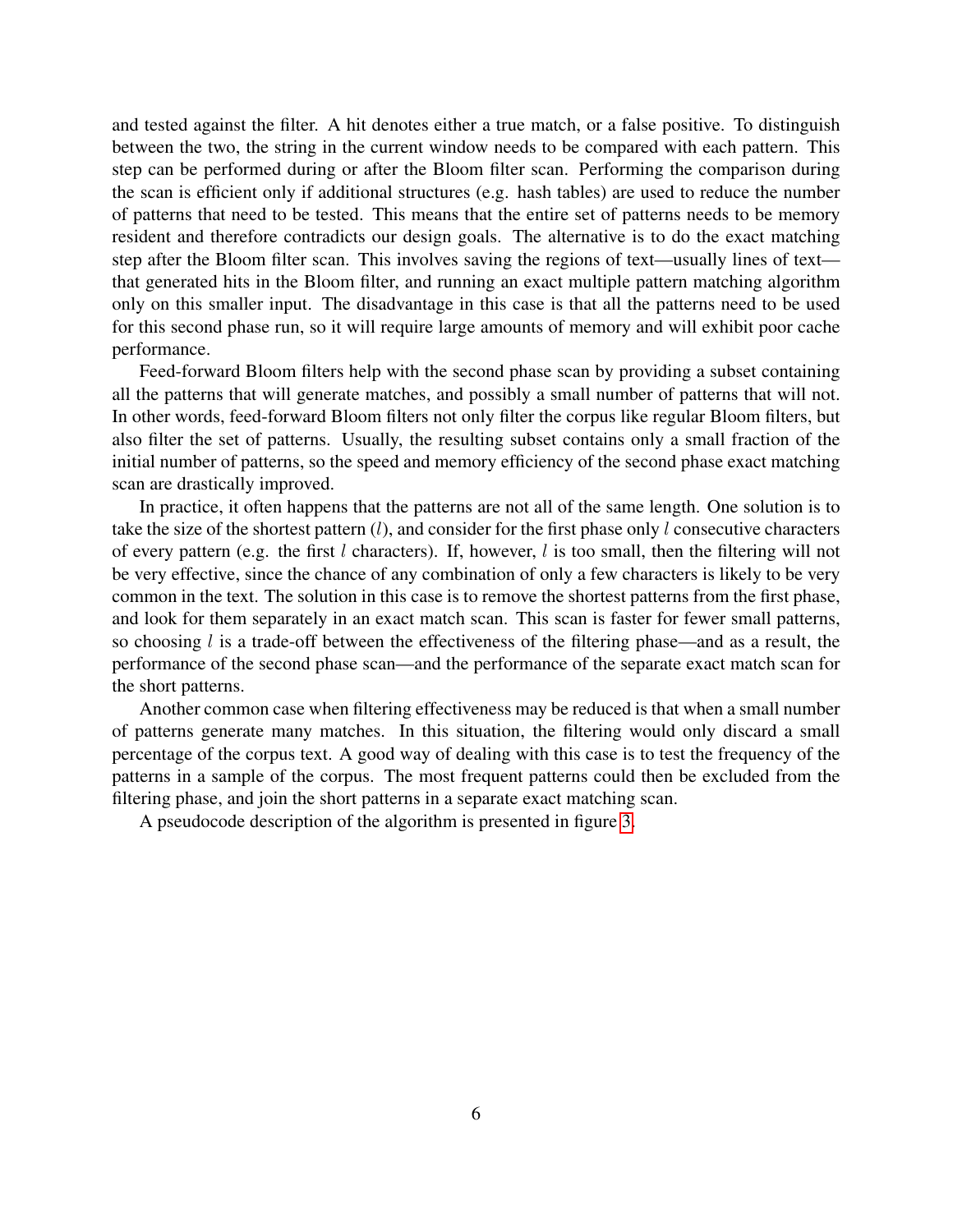{*P* is the set of all fixed-string patterns}

{*T* is the set of input string elements}

#### Phase 1 - Preprocessing

1. find  $F \subset P$ , the subset of the most frequent patterns

- 2. choose *l*, the minimum size for the patterns to be included in the Bloom filter
- 3. compute  $S \subset P$ , the subset of all patterns shorter than *l*
- 4. build feed-forward Bloom filter  $FFBF$  from  $P \setminus (F \cup S)$

#### Phase 2 - Filtering

 $1. (T', P') \leftarrow FFBF(T)$ with  $T' \subset T$  and *P*" ⊂  $(P \setminus (F \cup S))$ 

#### Phase 3 - Exact matching

1. *T*<sub>1</sub> ← exact\_match $[F \cup S](T)$ 2.  $T_2 \leftarrow$  exact\_match $[P'](T')$ 3. output  $T_1 \cup T_2$ 

<span id="page-8-1"></span>Figure 3: Pseudocode for the multiple pattern matching algorithm based on feed-forward Bloom filters

A critical aspect of the performance of Bloom filters is the way they use the CPU caches. Section [3.3](#page-13-0) presents a technique for making Bloom filters take advantage of the architectural characteristics of modern CPUs.

## <span id="page-8-0"></span>3.2 Feed-forward Bloom Filters

|        | $n =  S $ the number of items in the set       |
|--------|------------------------------------------------|
| k      | the number of hashes used for the Bloom filter |
| m      | the number of bits in the Bloom filter         |
| u      | the number of bits set in the first bit vector |
| $\eta$ | the number of queries                          |
|        |                                                |

<span id="page-8-2"></span>Table 1: The notation used in section [3.2.](#page-8-0)

Bloom filters are used to test set membership: given a set *S*, a Bloom filter is able to answer questions of the form "does *x* belong to *S*?" (we will write  $x \in \mathcal{S}$ ) with a certain false positive probability.

*Feed-forward Bloom filters* extend this functionality. After answering a number of queries, a feed-forward Bloom filter provides a subset  $S' \subset S$ , such that:

1. If  $z \in S$  was answered and  $z \in S$ , then  $z \in S'$ .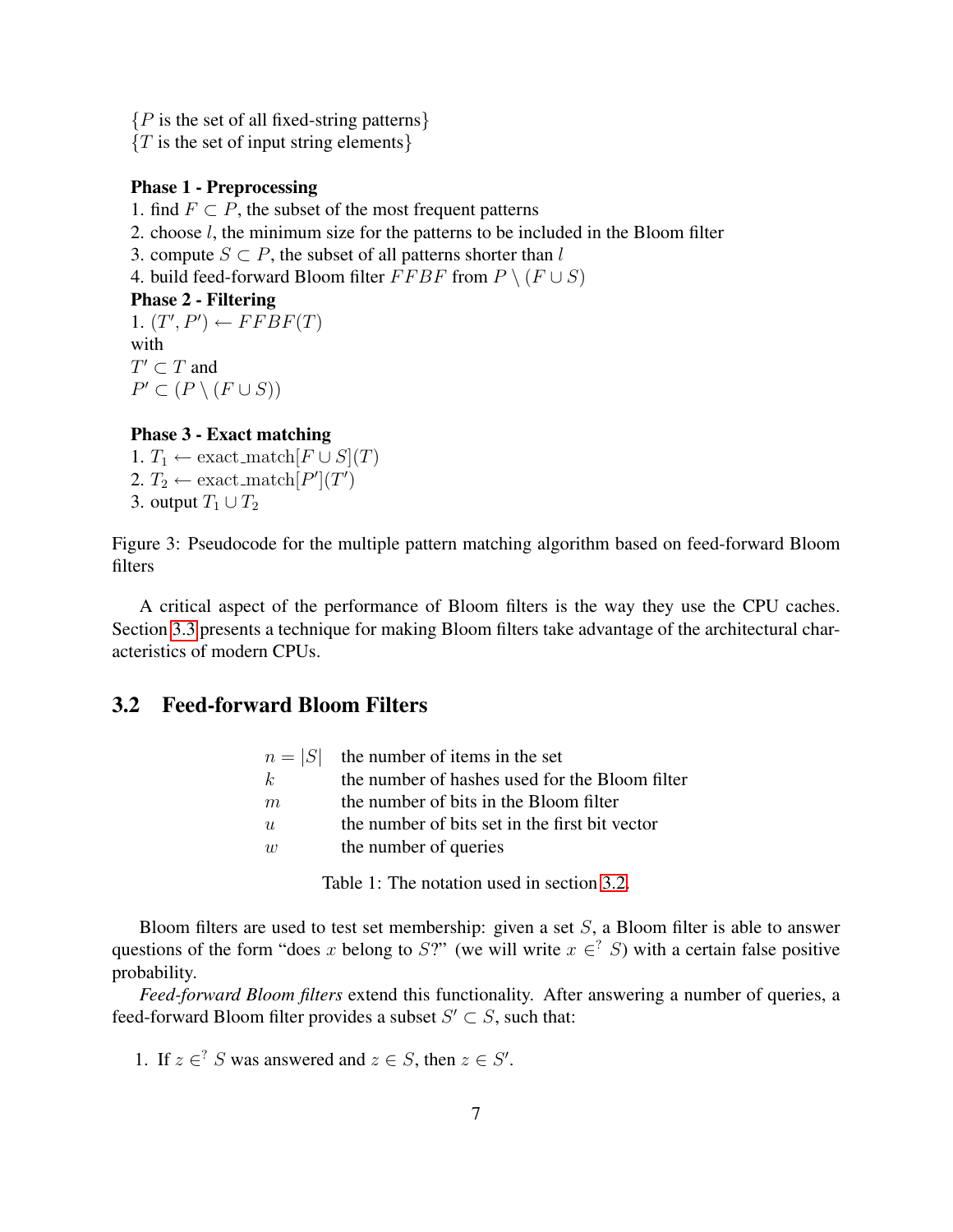2. If  $y \in S'$ , then there is a high probability that  $y \in S'$  was answered.

To implement this functionality, feed-forward Bloom filters use two bit arrays instead of one. The first array is used like a regular Bloom filter bit array. The second one, of the same size as the first, starts with all bits 0, and is modified during the querying process: for every positive test, the bits indexed by the hash values of the tested item—which are set in the first array, since the test is positive—are also set in the second array. After a number of queries, *S*" is obtained by testing every item in *S* against the Bloom filter that uses the second array as its bit array, and putting all the items that generate positive results in *S*" .

To understand why this implementation is correct, consider that the query  $x \in S$  has been answered for a certain  $x \in S$ . Then, according to the procedure described above, the bits indexed by the hash values of *x* (the values obtained by applying the Bloom filter hash functions to *x*) have also been set in the second array. In the next phase, when all the items in *S* are queried using the second array, *x* will again be hashed using the same hash functions, yielding the same hash values. The bits associated to these values have all been set in the second array, so the test will be positive and *x* will be included in *S*" .

Next, given an item  $y \in S$  which was not queried against the Bloom filter, we compute the probability that  $y \in S'$ —in other words, the *feed-forward false positive probability*. Intuitively, this depends on the number of bits set in the second array, which in turn is determined by (1) the same factors that affect the false positive rate of the Bloom filter that uses the first bit array, since fewer hits in the first array mean fewer bits set in the second, and, for the same reason, (2) the number of queries that are run against the first array.

Table [1](#page-8-2) contains the notations used in this section.

Consider a Bloom filter of size *m* (the filter's bit array has *m* bits) and let *k* be the number of hashes used for every item insertion/search. Assuming perfect hash functions, after inserting  $n = |S|$  items into the filter, the probability that any particular bit is still 0 is:

$$
P_0 = \left(1 - \frac{1}{m}\right)^{kn}
$$

Then, the number of bits that are set is:

$$
u = m * \left(1 - \left(1 - \frac{1}{m}\right)^{kn}\right)
$$

The probability of a false positive when searching in the Bloom filter is then<sup>3</sup>:

$$
P_{FP} = \left(1 - \left(1 - \frac{1}{m}\right)^{kn}\right)^k
$$

We begin by ignoring true positives (in most applications the number of true positives is negligible when compared with the number of false positives), but we factor them in the next subsection. For now, we can write:

 $3$ As shown in [\[6\]](#page-24-13), this formula is not the exact expression for the false positive rate of a Bloom filter, but it is a good approximation if *m* is very large and *k* is small, which is the case for most Bloom filter applications.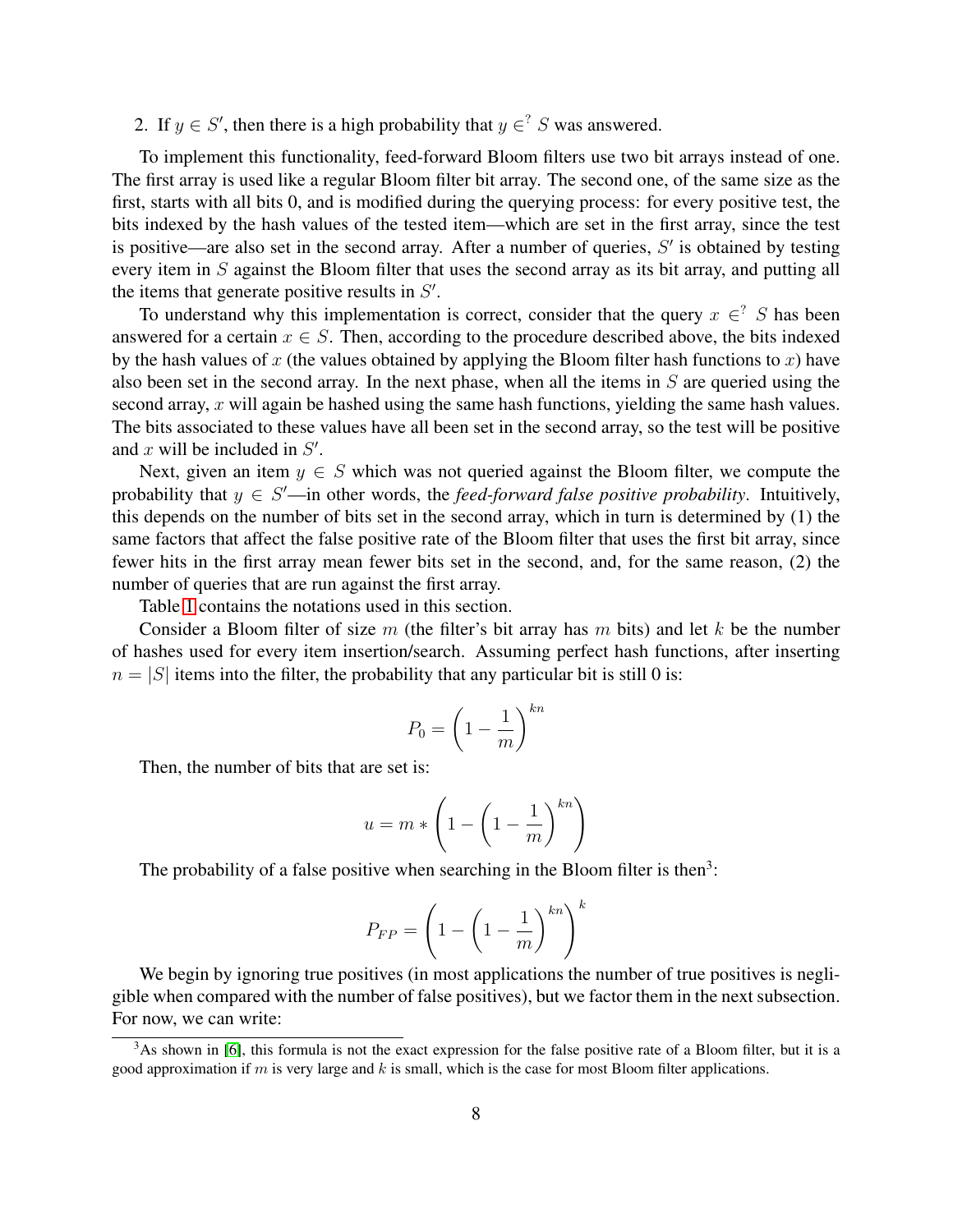$$
P_{hit} = P_{FP} + P_{TP} \approx P_{FP}
$$

After doing *w* queries against the Bloom filter, the probability that a particular 1 bit did not correspond to any hashes of the queries that did hit—so the probability of a bit set in the first array not being set in the second array—will be:

$$
P_{1,0} = \left(1 - \frac{1}{u}\right)^{kwP_{hit}}
$$

Thus, the fraction of items that are covered by the hits (i.e. their hash values are amongst those of the positive queries), and will be selected to be part of *S*" is:

$$
\frac{|S'|}{|S|} = \left(1 - \left(1 - \frac{1}{u}\right)^{kwP_{hit}}\right)^k \approx
$$
\n
$$
\left(1 - \left(1 - \frac{1}{m\left(1 - e^{-kn/m}\right)}\right)^{kw\left(1 - e^{-kn/m}\right)^k}\right)^k \approx
$$
\n
$$
\left(1 - e^{-k\frac{w}{m}\left(1 - e^{-kn/m}\right)^{k-1}}\right)^k
$$

This expression is represented in figures [4](#page-10-0) and [5](#page-11-0) as a function of *w/m*, for different values of *k* and  $m/n$ .



<span id="page-10-0"></span>Figure 4: The feed-forward false positive rate as a function of  $w/m$  when  $m/n = 20$  and  $k =$ 2*,* 4*,* 6.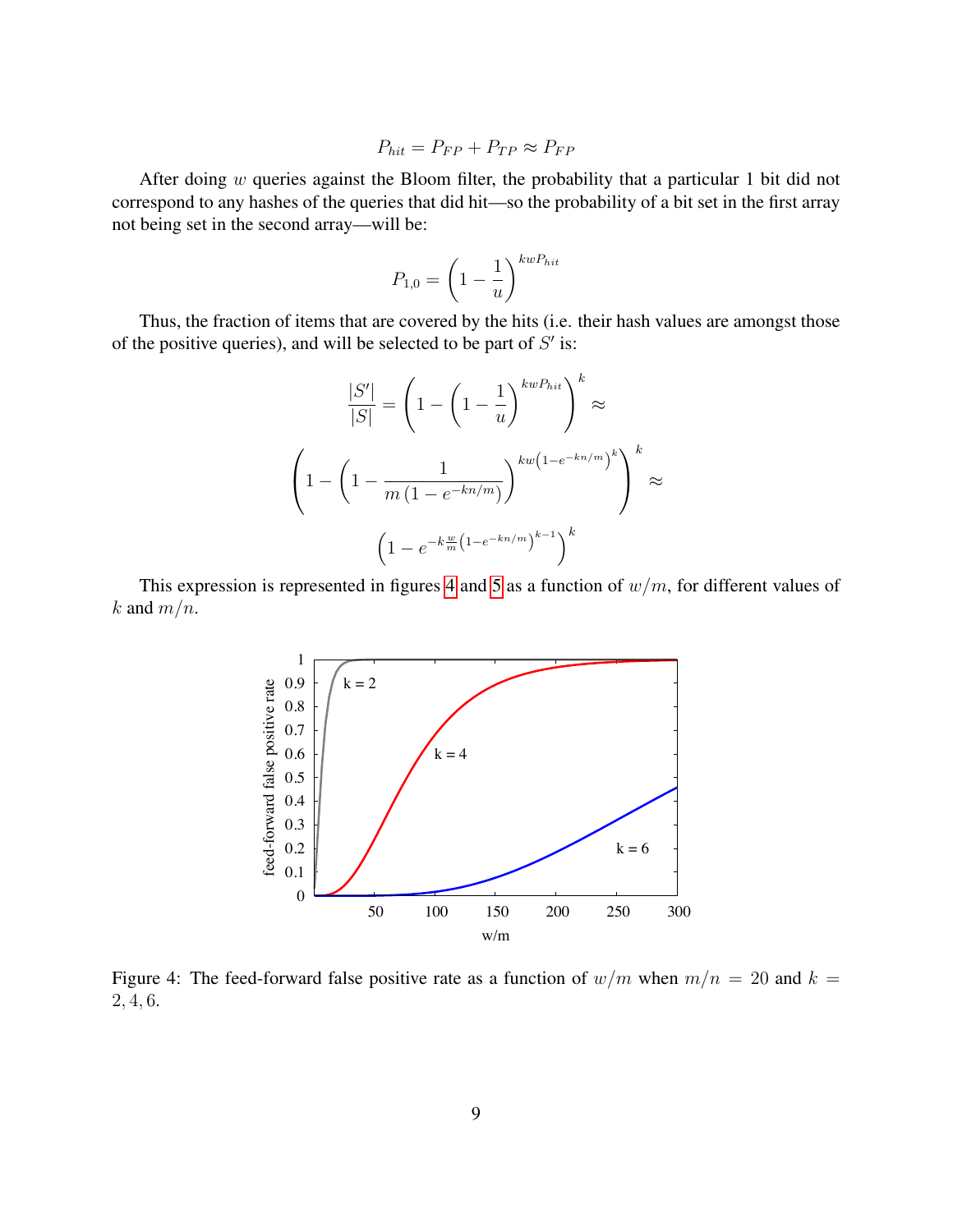

<span id="page-11-0"></span>Figure 5: The feed-forward false positive rate as a function of  $w/m$  when  $k = 4$  and  $m/n =$ 10*,* 20*,* 30.

#### 3.2.1 Factoring in True Positives

Intuitively, it is not the number of true positives that affects the feed-forward false positive rate, but the percentage of items that generate them. For example, if only one item generates a very large number of true positives, then only *k* bits will be set in the second bit array.

Assume that there are  $n'$  items from *S* that will generate true positives (we usually expect  $\frac{n'}{n}$  to be small). The number of bits that are 1 in the first bit array due to these  $n'$  items is:

$$
u' = m \left( 1 - \left( 1 - \frac{1}{m} \right)^{kn'} \right)
$$

Then, the probability that a bit set in the first array is also set in the second array, after *w* tests that are not true positives and any number of test that are true positives, is:

$$
P_{1,1} = (1 - P_{1,0}) \left( 1 - \frac{u'}{u} \right) + \frac{u'}{u}
$$

The probability of a feed-forward false positive becomes:

$$
P_{feed - fwdFP} = P_{1,1}^k
$$

Figure [6](#page-12-0) presents the same cases as figure [4,](#page-10-0) and shows how the feed-forward false positive rate is affected if  $\frac{n'}{n} = 0.1$ . The effects of  $\frac{n'}{n} = 0.5$  are presented in figure [7.](#page-12-1) We conclude that the effect of the true positives is negligible if we expect only a small percent ( $\leq 10\%$ ) of items to be present in the corpus.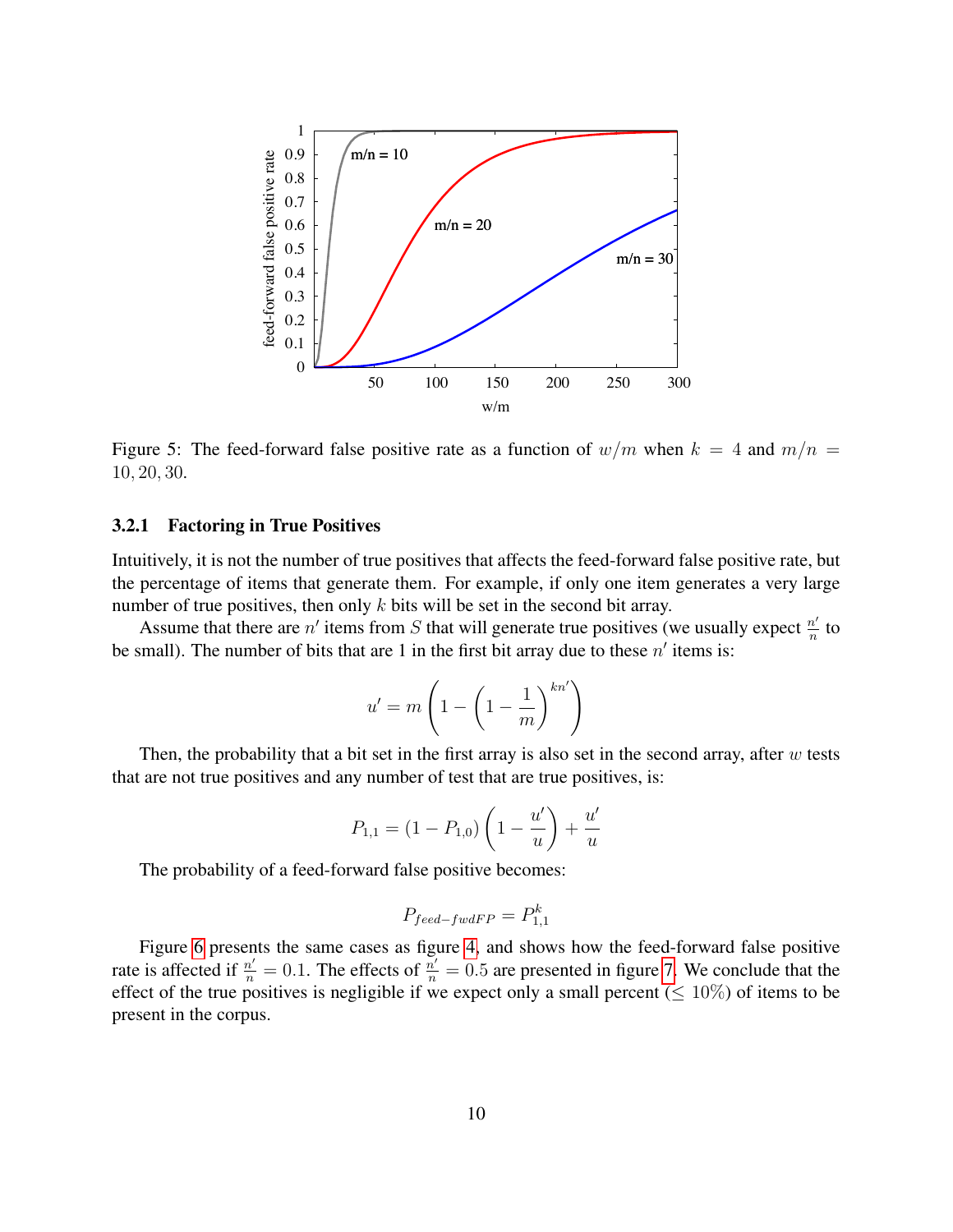

<span id="page-12-0"></span>Figure 6: The feed-forward false positive rate as a function of  $w/m$  when  $m/n = 20$  and  $k =$ 2*,* 4*,* 6. The green lines show the effect of 10% of the items generating true positives.



<span id="page-12-1"></span>Figure 7: The feed-forward false positive rate as a function of  $w/m$  when  $m/n = 20$  and  $k =$ 2*,* 4*,* 6. The green lines show the effect of 50% of the items generating true positives.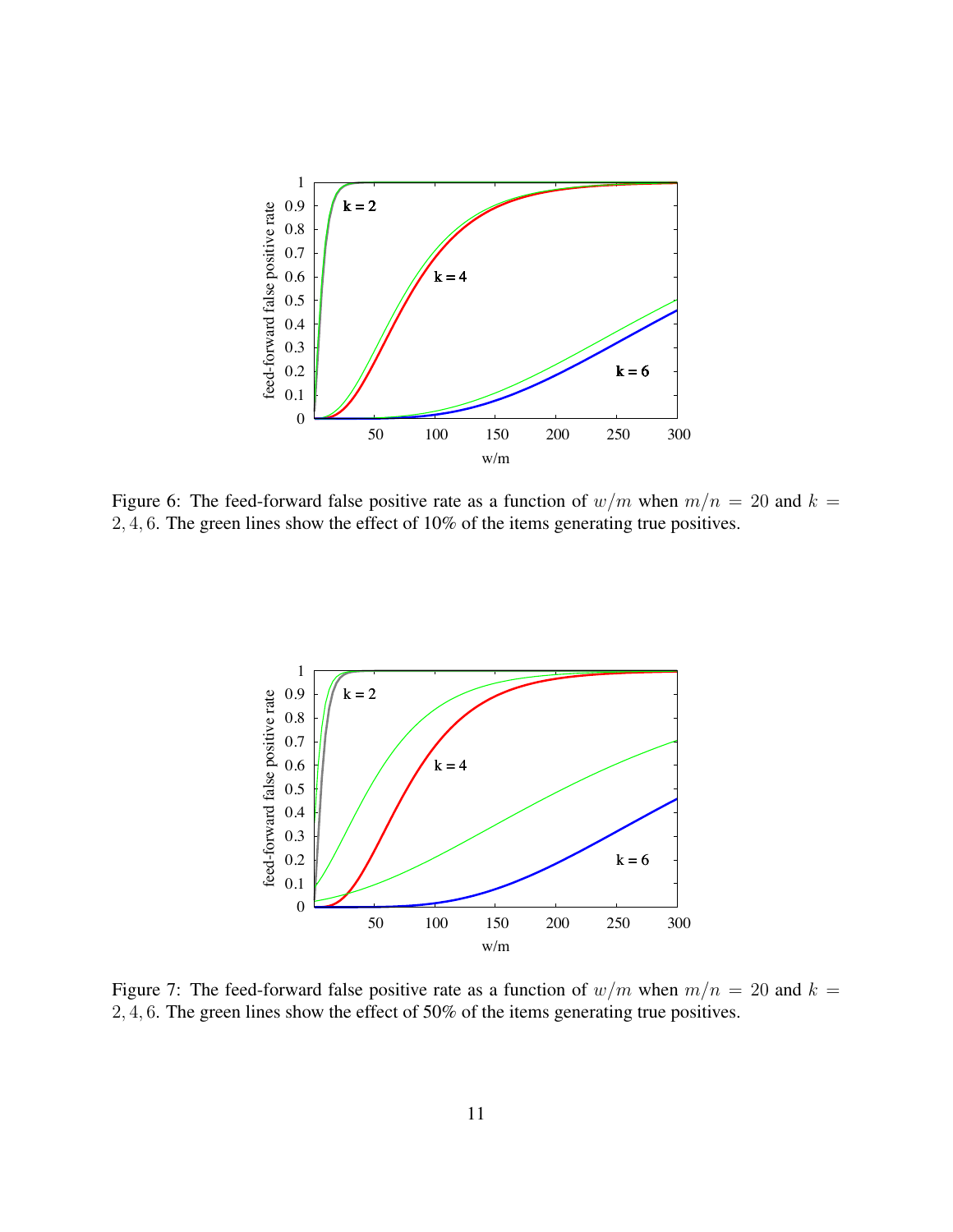### <span id="page-13-0"></span>3.3 Cache-partitioned Bloom Filters

Consider a machine with a simple memory hierarchy: a small cache memory<sup>4</sup> that can be accessed rapidly and a large main memory that is accessed more slowly. In the cases we examine, hits in the Bloom filter are rare. A Bloom filter miss requires one or more lookups in the bit array, where the number of lookups is inversely proportional to the fraction of bits that are set to 1—the filter returns "NO" when it finds the first 0 bit. These lookups therefore, have a computational cost to hash the data and compute the Bloom filter bit index, and a memory lookup cost that depends heavily upon whether the lookup hits in L2 cache and whether it incurs a TLB miss. Because of the large cost penalty for cache misses, reducing the number of cache misses for negative Bloom filter lookups can substantially reduce the total running time. We therefore propose an improvement to Bloom filters that we call *cache-partitioned Bloom filters*.

The bit array for a cache-partitioned Bloom filter is split into two components: a small bit array that fits completely in cache and a large bit array that resides only in main memory. The first *s* hash functions hash into the small cache-resident array, while the other  $q = k - s$  functions hash only into the non-cache-resident part. Figure [8](#page-14-0) gives the intuition behind cache-partitioned Bloom filters. Unlike for the regular and  $k$ -partitioned Bloom filters<sup>5</sup>, in cache-partitioned filters most accesses are made to the part that resides in cache: the first bits checked are always in cache, and most of the time one of them will be unset, which will determine the lookup to be aborted.

Table [2](#page-14-1) contains the notation used in this section.

*Cache behavior*. We assume that the cache uses an approximation of least-recently-used with some degree of set associativity ( $\geq$  2). As a result, pages for the cache-resident part of the filter are likely to remain in cache. We ensure this further by doing non-temporal reads<sup>6</sup> when accessing the non-cache resident part of the bit array.

*TLB behavior*. We use the large pages support available in most modern processors to ensure that the number of pages required by the bit array is smaller than the number of TLB entries. Avoiding TLB miss penalties improves speed by 15%. This optimization also simplifies our analysis because it lets us ignore TLB effects.

After inserting *n* phrases in the filter, the probability that any particular bit is 1 in the cache resident part is:

$$
P_{1c} = 1 - \left(1 - \frac{1}{c}\right)^{sn}
$$

For the non-resident part, the corresponding probability is:

$$
P_{1m} = 1 - \left(1 - \frac{1}{m}\right)^{qn}
$$

<sup>4</sup>For a multi-level cache hierarchy this will usually be the largest cache.

<sup>5</sup>A *k*-partitioned Bloom filter uses a bit array that is split into as many parts as there are hash functions. Each hash function is used to set and test bits in only one part of the array—in other words, a *k*-partitioned Bloom filter is the composition of *k* smaller Bloom filters, each using only one hash function

<sup>6</sup>In fact non-temporal prefetches with the prefetchNTA instruction available for Intel CPUs.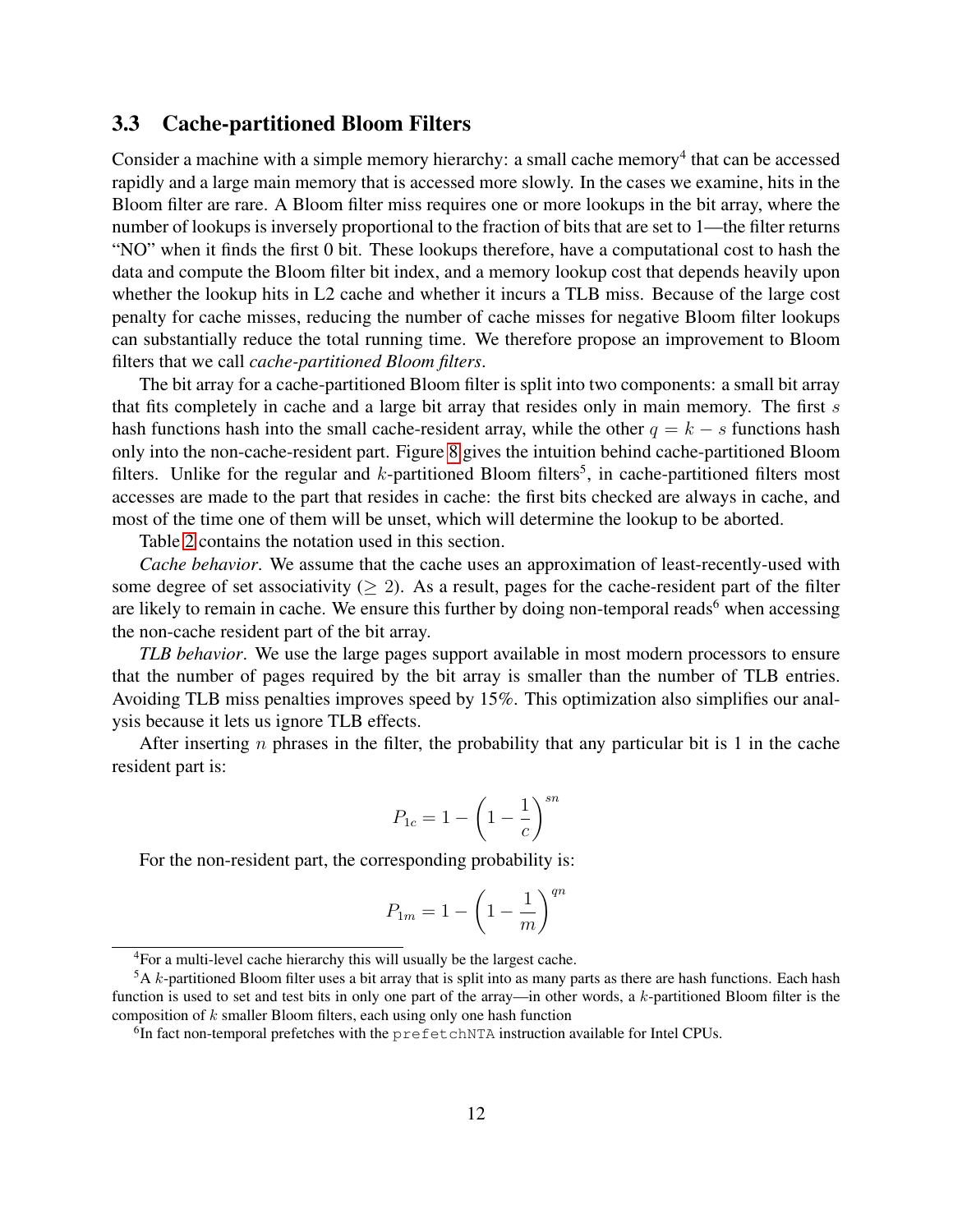

<span id="page-14-0"></span>Figure 8: Comparison between the patterns of access in a regular Bloom filter, a *k*-partitioned Bloom filter and a cache-partitioned Bloom filter, with  $k = 4$  and  $s = 2$ . Darker areas have a higher access density (average number of accesses per bit).

- *n* the number of patterns
- *k* total number of hash functions used
- *s* the number of hashes used for the cache-resident part of the filter
- *q* the number of hashes used for the non-resident part of the filter
- *c* the number of bits in the cache-resident part of the filter
- *m* the number of bits in the non-resident part of the filter
- *t<sup>c</sup>* cache access time
- *t<sup>m</sup>* memory access time
- *t<sup>p</sup>* branch misprediction penalty

<span id="page-14-1"></span>Table 2: Notation used in section [3.3.](#page-13-0)

Assuming that the cache-resident part will only rarely evicted from cache, the average time spent per Bloom filter lookup will be:

$$
\bar{t}_{lookup} = t_c + t_c P_{1c} + t_c P_{1c}^2 + \dots + t_c P_{1c}^{s-1} + \n t_m P_{1c}^s + t_m P_{1c}^s P_{1m} + \dots + t_m P_{1c}^s P_{1m}^{q-1} \n = t_c \frac{1 - P_{1c}^s}{1 - P_{1c}} + t_m P_{1c}^s \frac{1 - P_{1m}^q}{1 - P_{1m}}
$$

To refine this model further, note that for CPUs that perform branch prediction, the branch predictor will be wrong every time a bit vector access hits a set bit, thus incurring a branch misprediction penalty *tp*. The average lookup time becomes:

$$
\bar{t}_{lookup} = t_c \frac{1 - P_{1c}^s}{1 - P_{1c}} + t_m P_{1c}^s \frac{1 - P_{1m}^q}{1 - P_{1m}} +
$$

$$
t_p \left( \frac{1 - P_{1c}^s}{1 - P_{1c}} - 1 + P_{1c}^s \frac{1 - P_{1m}^q}{1 - P_{1m}} \right)
$$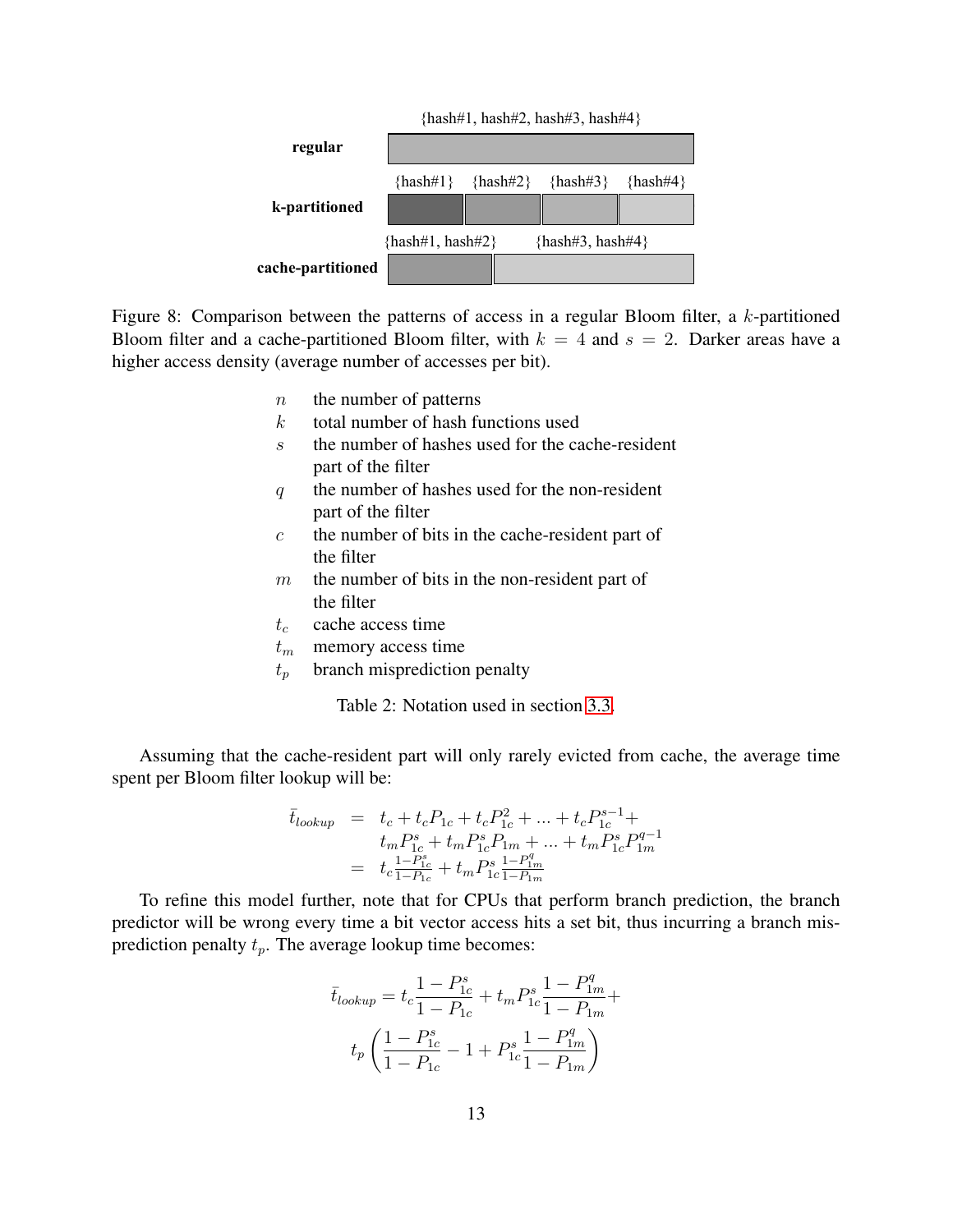### <span id="page-15-1"></span>3.4 Fast Rolling Hash Functions

Besides the cache behavior, another possible bottleneck in a Bloom filter implementation is the computation of the hash functions.

When using Bloom filters for scanning text, most implementations employ rolling hash functions to easily update the hash values based on the characters sliding out of, and into the current window, respectively. The classic rolling hash function used in the Rabin-Karp algorithm computes the hash value of a string as the value of the corresponding ASCII sequence in a large base. This computation, however, requires multiplications and the expensive modulo operation, and can thus have a high overhead.

An inexpensive and effective rolling hash method is hashing by cyclic polynomials [\[9\]](#page-24-14). It uses a substitution box to assign random 32-bit values to characters, and combines these values with bitwise rotations and the exclusive-OR operation, avoiding multiplications and modulo operations.

In our implementation, we use cyclic polynomial hashing to obtain two distinct hash values for each window. We then use the idea of Kirsch and Mitzenmacher [\[17\]](#page-24-7) and compute all the hash functions needed in the Bloom filter algorithm as linear combinations of these two values.

## <span id="page-15-0"></span>4 Evaluation

Unless specified otherwise, we run our tests on a 2.4 GHz Intel Core 2 Quad Q6600 CPU with split 8 MB L2 cache (each core only has access to 4 MB), and 4 GB of RAM memory. All tests are performed with a warm file system buffer cache. Every time we compare with grep, we discount the grep initialization time.

### <span id="page-15-2"></span>4.1 Overall Performance

We compare our algorithm with grep version 2.5.4, run as  $f$ grep, which is optimized for fixedstring patterns. We use cache-optimized feed-forward Bloom filters for the first phase, and  $q_{\text{rep}}$ for the second phase. We report aggregate throughput, initialization time, and memory consumption.

In this comparison we use three workloads, described below:

Read the Web: The Read the Web project [\[1\]](#page-23-0) aims at building a probabilistic knowledge base using the content of the Web. The workload that we use in our evaluation consists in determining semantic classes for English words by putting those words in phrases with similar structure and finding the relative frequencies of these phrases in Web documents. In total, there are approximately 4.5 million phrases that we search in 244 MB of Web documents. Note that, because of the way they were built, the patterns are very similar, which means that this workload is almost the best case for grep and the worst case for the feed-forward Bloom filter. Around 90% of these patterns are over 19 characters, so we choose the first 19 characters of each phrase (that is long enough) to put in the Bloom filter. The results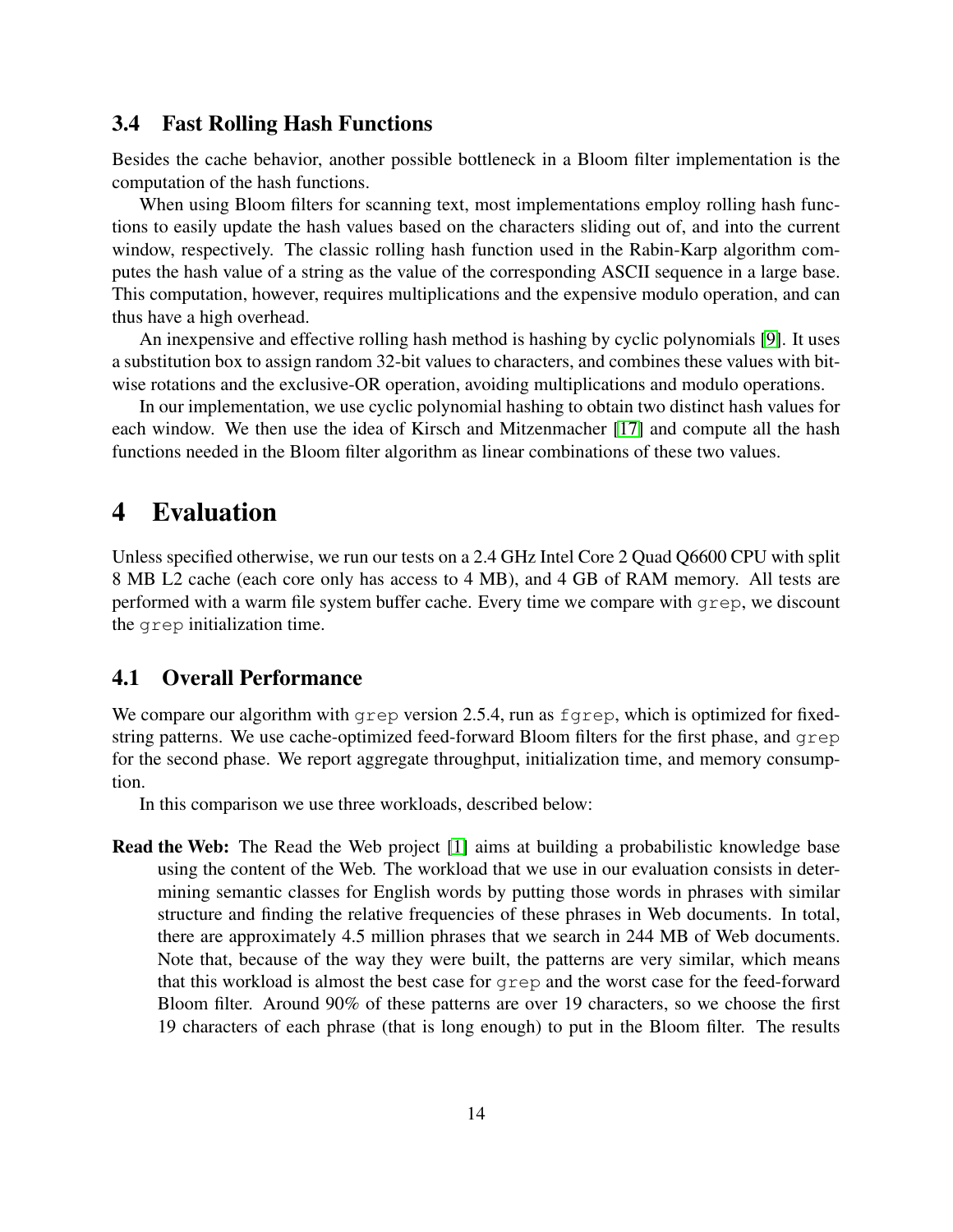

<span id="page-16-0"></span>Figure 9: Comparison between scanning text from the Read the Web project with feed-forward Bloom filters and using grep. The FFBF throughput is the overall throughput including the first (filter) and second (grep cleaning) phase.

presented in figure [9](#page-16-0) are for phrase sets that do not contain any short patterns. Since the distribution of pattern lengths is highly application-specific, we present results for experiments with short patterns separately, in section [4.2.](#page-19-0)

- Random ASCII text: We search for random 19-character strings consisting of printable ASCII characters in a random corpus. Each line of the corpus has 118 lines (there are 100 Bloom filter lookups per line) and there are one million lines in the corpus. Since there is no redundancy in the patterns, and the probability that a patterns will be found in the corpus is very small, this workload represents the best case for Bloom filters, but the worst case for grep. The results are presented in figure [10.](#page-17-0) Note that at 2.5 million patterns, grep requires more memory than available, making it unusable.
- DNA: This consists in looking for 200,000 random DNA sequences of various lengths (9, 10, 15 and 20 base pairs) in the genomes of three strains of Streptococcus Suis  $[2]$ <sup>7</sup>. Our goal is to assess the limitations of our approach for a potentially important application which has the particularity that the alphabet is very small (four base pairs). The results are presented in figure [11.](#page-17-1)

<sup>&</sup>lt;sup>7</sup>We do not claim this to be representative of workloads in bioinformatics, even though popular sequence alignment algorithms, such as BLAST, start with a multiple-patterns matching phase (the patterns are usually 11 base pairs for a human genome).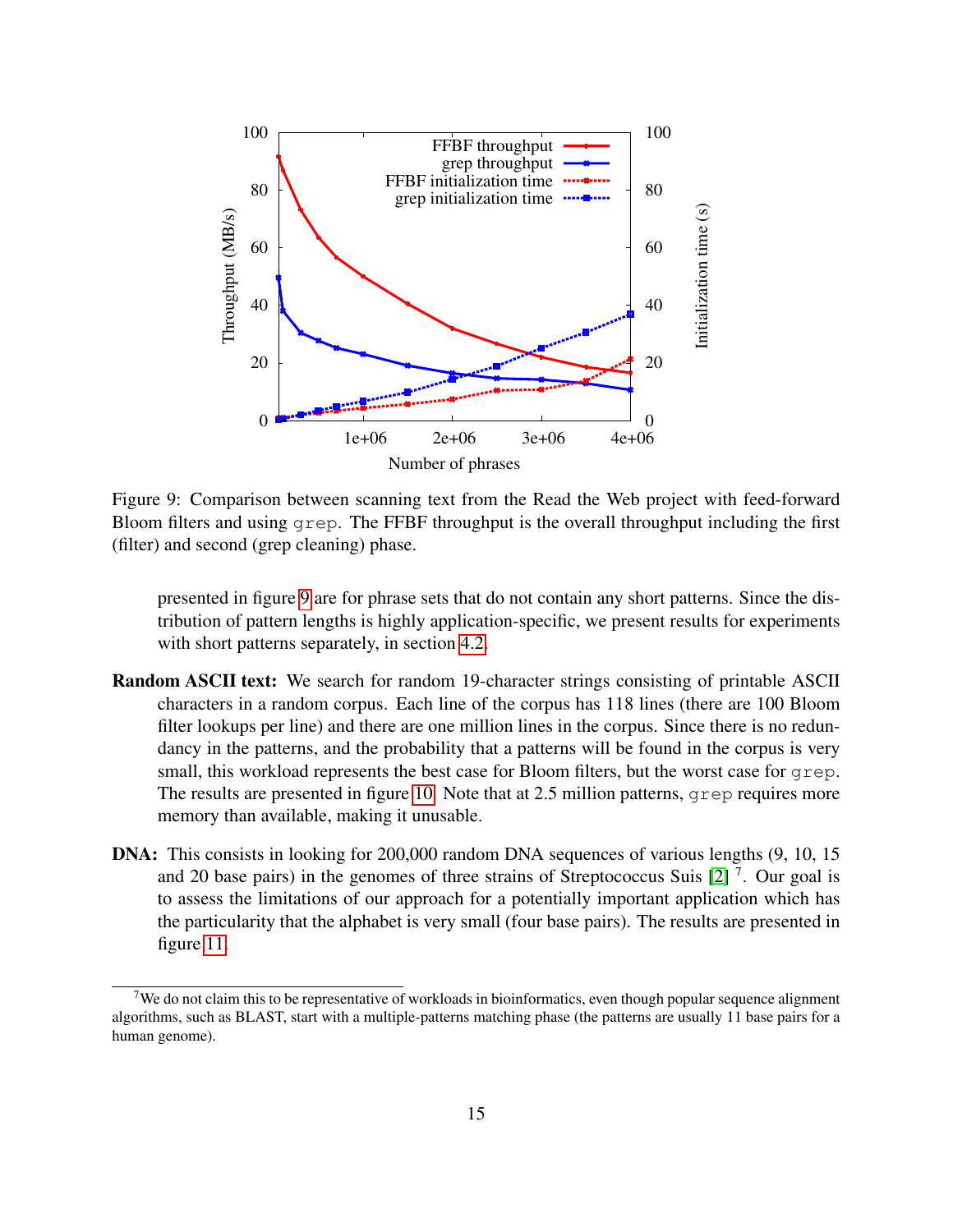

<span id="page-17-0"></span>Figure 10: Comparison between scanning random text (printable ASCII characters) with feedforward Bloom filters and using grep. At 2.5 million phrases grep requires more than the available 4 GB of RAM, which practically makes it unusable. The FFBF throughput is the overall throughput including both the first (filter) and second (grep cleaning) phase.



<span id="page-17-1"></span>Figure 11: Comparison between scanning a DNA genome (Streptococcus Suis strains P1/7, BM407 and SC84 [\[2\]](#page-23-4)) for random DNA sequences of different length with feed-forward Bloom filters and grep. The FFBF throughput is the overall throughput including the first (filter) and second (grep cleaning) phase.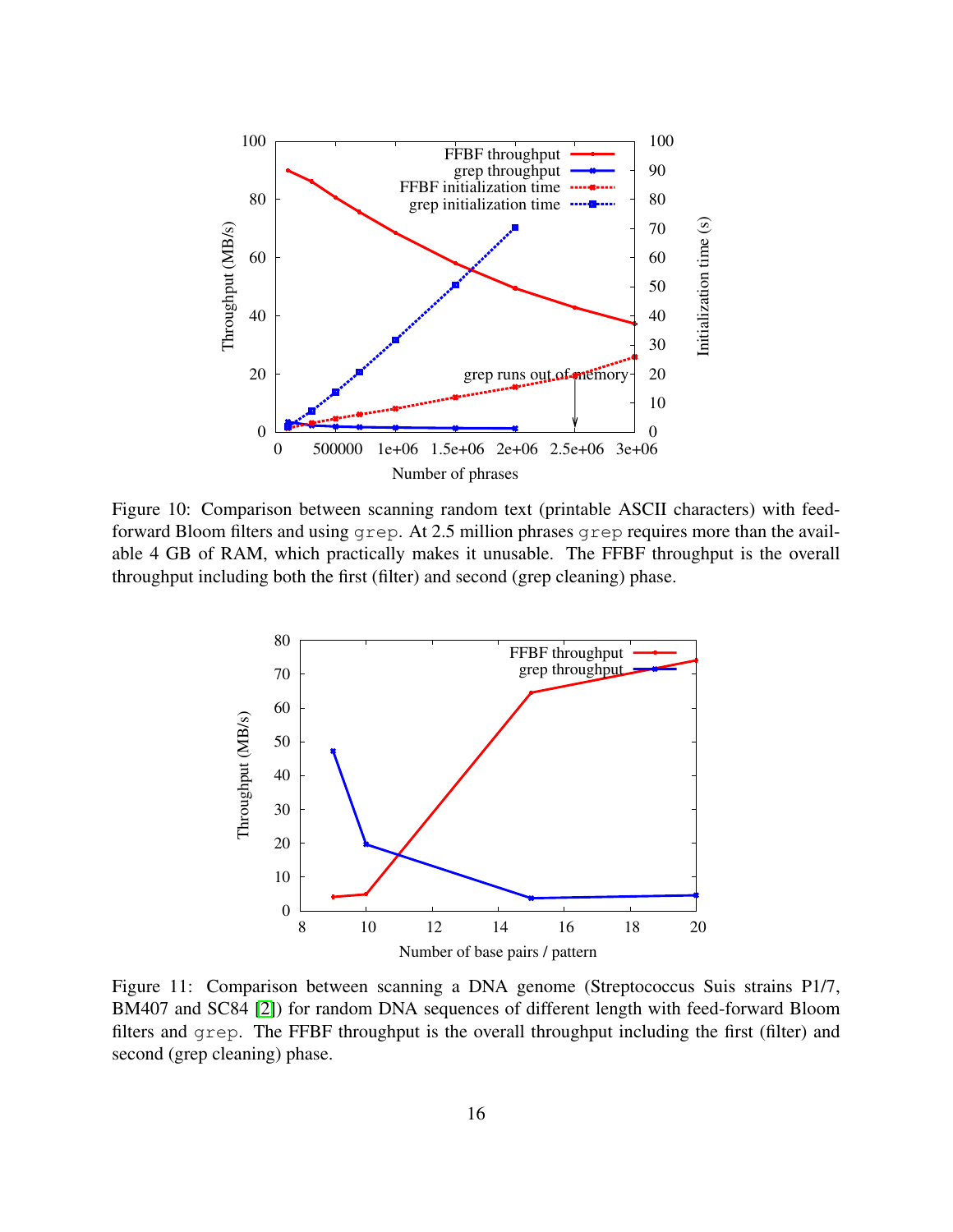

<span id="page-18-0"></span>Figure 12: Throughput and memory consumption comparison between FFBF + grep and simple cache-partitioned Bloom filter (no feed-forward) + grep for scanning random ASCII text. At 2.5 million phrases grep requires more than the available 4 GB of RAM.



<span id="page-18-1"></span>Figure 13: Throughput and memory consumption comparison between  $\text{FFBF} + \text{green}$  and simple cache-partitioned Bloom filter (no feed-forward) +  $q$ rep for scanning text from the Read the Web project with. The simple Bloom filter uses all our performance enhancing techniques.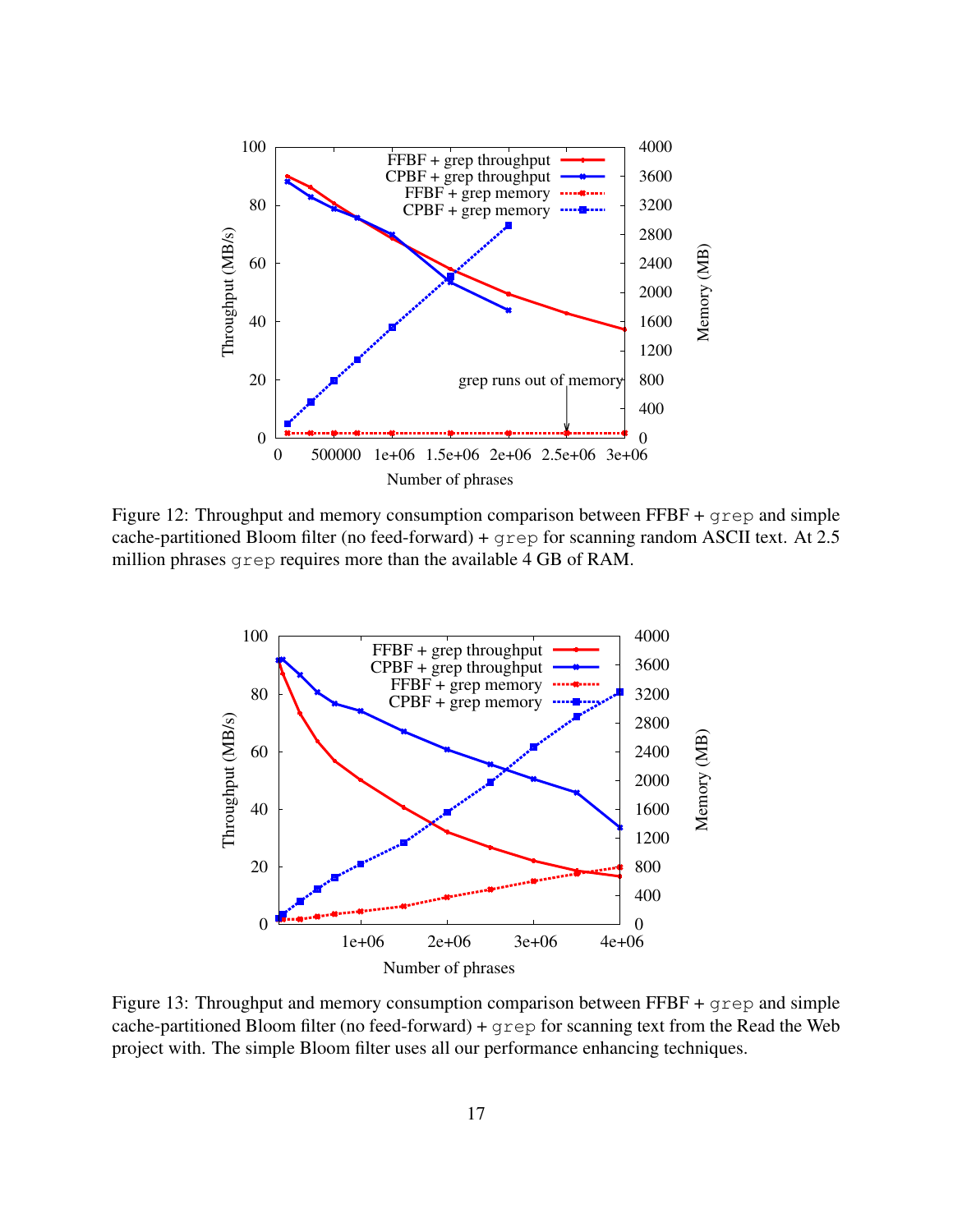A comparison between the memory requirements of the two approaches is presented for the Read the Web and random text workloads in figures [12](#page-18-0) and [13](#page-18-1) (the cache-partitioned Bloom filter (CPBF) + grep requires only 34 MB—the size of the bit vector—more than grep).

As expected, feed-forward Bloom filters are much better than grep for the random text workload. Grep builds a very large DFA because the alphabet is large and all symbols occur in the pattern set with almost equal frequency, while the feed-forward Bloom filter only needs to run the first pass, since there are no patterns false positives (even if there are false positive matches in the corpus).

The Read the Web scenario is more favorable to grep because there are many similar patterns (i.e. the first 19 characters that we use to build the feed-forward Bloom filter are the same for many patterns), so the number of patterns that must be checked in the second phase is large. Even so, feed-forward Bloom filters perform substantially better.

Grep works well for DNA lookups because the alphabet is very small (four symbols) and usually the patterns are short, so the DFA that  $q_{\text{rep}}$  builds is small. Furthermore, with patterns containing only four distinct characters, the hash functions will be less uniform. As the size of the sequences increases, however, the relative performance of feed-forward Bloom filters improves, making them a viable solution even in this settings.

### <span id="page-19-0"></span>4.2 The Impact of Short Patterns

We repeat the comparison with  $q_{\text{rep}}$  for the Read the Web workload at the 4 million phrases point, but this time 15% of the phrases are shorter than 19 characters. Simple grep achieves a throughput of 6.4 MB/s. When using feed-forward Bloom filters, if we search for the short patterns in a separate scan, we will obtain a throughput of 6.7 MB/s. A better strategy is to apply the feed-forward technique recursively. For example, using three FFBFs—one for patterns at least 19 characters, another for patterns at least 14 characters and at most 18, and another for patterns between 10 and 13 characters long—and a separate scan for the shortest patterns (shorter than 10 characters in length), we can achieve a throughput of 8.3 MB/s.

## 4.3 The Benefit of Individual Optimizations

Feed-forward. Figures [12](#page-18-0) and [13](#page-18-1) present the results of comparing feed-forward Bloom filters with cache-partitioned Bloom filters (no feed-forward) for random text and Read the Web workloads. The no-feed-forward implementation gains time by not having to process the phrases after filtering the corpus, but needs an expensive grep cleanup phase using all the phrases. Although the FFBF-based implementation achieves higher throughput only for the random text case, it uses much less memory. This is important because the amount of available memory limits the size of the pattern set that we can search for. For example, we are not able to search for 2.5 million phrases on a machine with 4 GB of internal memory, in the random text case. Even the Read the Web workload is problematic for a low-power system (like the one that we used to run the test that corresponds to figure [15\)](#page-21-0)—with 1 GB of RAM we can search for no more than 1 million Read the Web phrases.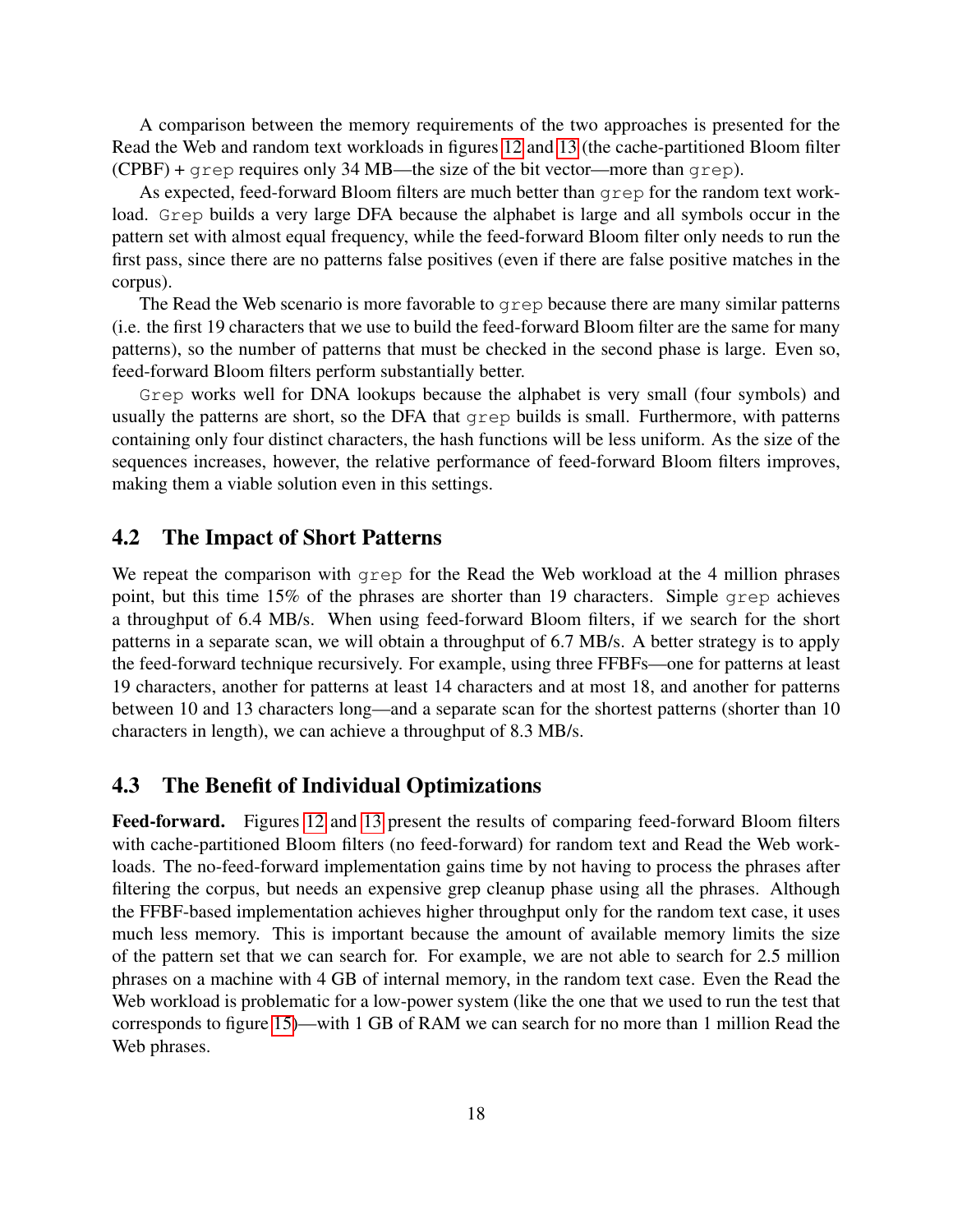

<span id="page-20-0"></span>Figure 14: The graph shows the benefit of each optimization: CP (cache-partitioning), SP (super pages), and NTR (non-temporal reads). The filters were run on 114 MB of random ASCII text, for different numbers of 19-characters phrases. The cache-partitioned filters use five hash functions (two of which are for the cache-resident part) while the non-partitioned filter uses four. They are of similar size: 32 MB for the non-partitioned Bloom filter, and  $2 + 32$  MB for the cache-partitioned ones.

Cache-partitioning. Figure [14](#page-20-0) shows the benefits of each of the following three optimizations: cache-partitioning, non-temporal reads and super pages. Cache-partitioning is the optimization that provides the biggest speed-up. Note that we used more hash functions for the partitioned filters because, even if this made them slightly slower, we wanted their false positive rate to be at least as small as that of the non-partitioned filter. Table [3](#page-20-1) compares the false positive rates of the two variations of filters for 3 million phrases and different numbers of hash functions. Figure [15](#page-21-0) shows that cache-partitioning is effective in providing speedups even for CPUs that have small caches. In our experiment we used the Intel Atom 330, which has an L2 cache of only 512 KB.

|             | Filter Type   Number of Hashes   FP Rate |        |
|-------------|------------------------------------------|--------|
| Classic     |                                          | 0.205% |
| Partitioned |                                          | 0.584% |
| Partitioned | ╮                                        | 0.039% |

<span id="page-20-1"></span>Table 3: The false positive rates for cache-partitioned and non-partitioned filters for the random text workload.

Super pages. Using super pages provides an almost constant time reduction, since most of the TLB misses are triggered by one of the first Bloom filter lookups—even the cache-resident part of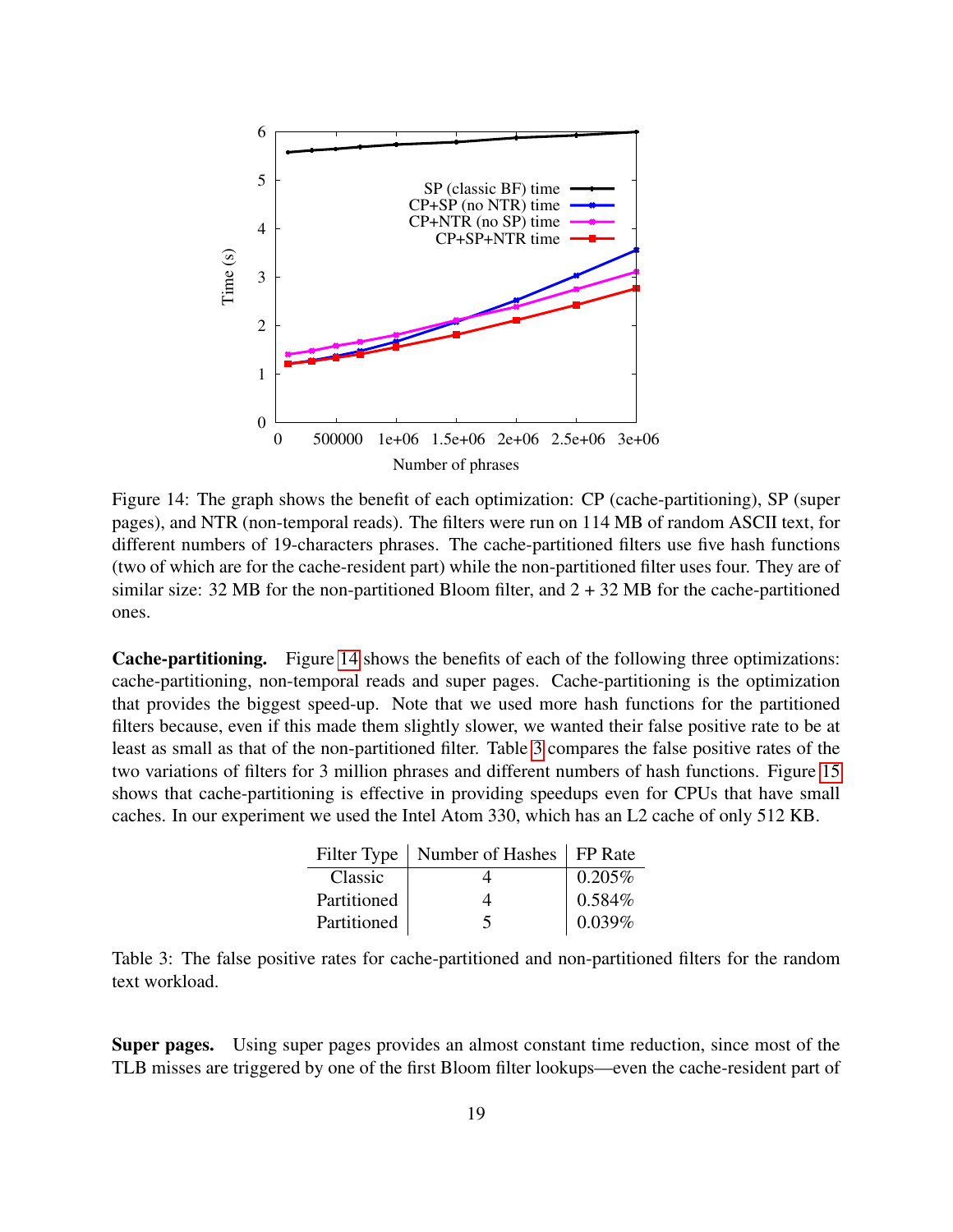the filter is too large for the number of 4 KB pages it contains to fit in the TLB.

Non-temporal reads. As the number of phrases increases, the non-temporal reads optimization becomes more important, because there are more accesses to the non-resident part of the filter. When non-temporal reads are not used, these accesses determine fragments of the cache-resident part to be evicted from cache, and this produces cache misses during the critical first lookups.



<span id="page-21-0"></span>Figure 15: Comparison between the cache-partitioned Bloom filter and the classic Bloom filter on an Atom 330 CPU with 512 KB L2 cache. The filters were run on 114 MB of random ASCII text, for different numbers of phrases. Both filters use four hash functions (two-and-two for the cache-partitioned), and are of similar size: 16 MB for the classic Bloom filter, and  $512 K + 16$ MB for the cache-partitioned one. The classic Bloom filter was implemented using large virtual memory pages, just like the cache-partitioned one.

### 4.4 Choosing Parameters

In this section we describe the way we choose the feed-forward Bloom filter parameters.

The size of the bit vector and its partitioning depend on:

- The amount of memory we are willing to allocate for the filter.
- The number of TLB entries for super pages. Once the required number of super pages is too large, there will be a TLB miss penalty that will add to the average filter lookup time.
- The size of the largest CPU cache. We determined empirically that for CPUs with large caches, the filter is faster when we don't use the entire cache. This is because there will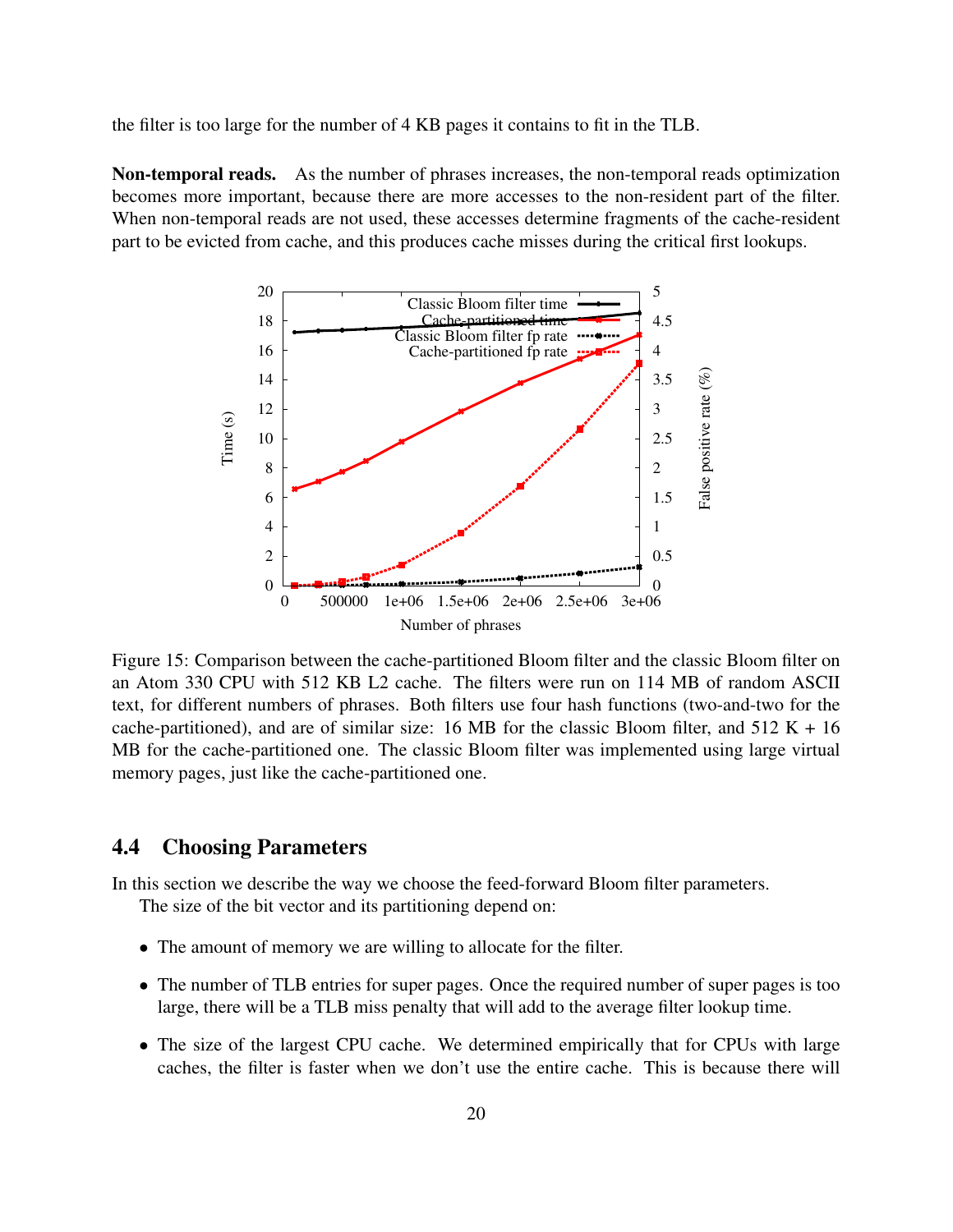usually be some cache contention between the Bloom filter and other processes or other parts of the program (e.g. reading the input data). In our case, since our hash functions are faster if the size of their codomain is a power of 2, we used half of the available L2 cache. For CPUs with small caches on the other hand, using less than the entire cache may produce too many false positives in the first part of the filter for cache-partitioning to provide any benefit.

The number of hash functions affects not only the false positive rate of the filter, but also its speed. The average lookup time model that we presented in section [3.3](#page-13-0) is useful for determining how many hash functions to use in each section of the feed-forward Bloom filter, if we aim for optimal speed. Figure [16](#page-23-5) shows a comparison between the speed of the fastest filter and that of the filter that uses the setting recommended by our model. $8$ 

After determining the settings that provide the best speed, the desired false positive rate can be achieved by increasing the number of hash function in the non-resident part—assuming a low true positive rate, lookups in this section have little influence on the speed of the filter. Notice the large decrease of the false positive rate reported in table [3](#page-20-1) after adding just one more hash function to the non-resident section of the filter.

Finally, the last parameter that needs to be determined is how to partition the input corpus, i.e., how many input items (e.g. text lines) to scan before performing the grep cleanup phase. A coarse partitioning implies fewer cleanup runs, while a finer partitioning determines these runs to be shorter, because the feed-forward false positive rate will be smaller, as explained in section [3.2.](#page-8-0) As seen in section [4.1,](#page-15-2) this is highly application specific (it depends on the false positive rate), and therefore we do not attempt to find a general solution.

## 5 Conclusion

We have presented a new algorithm for exact pattern matching based on two Bloom filter enhancements: (1) feed-forward and (2) CPU architecture aware design and implementation. This algorithm substantially reduces scan time and memory requirements when compared with traditional DFA-based multiple pattern matching algorithms, especially for large numbers of patterns that generate relatively few matches.

<sup>&</sup>lt;sup>8</sup>The parameters that we used for modeling the behavior of the Intel Core 2 Quad Q6600 CPU are: 14 cycles for an L1 miss, 165 cycles for an L2 miss and 6 cycles for a branch misprediction.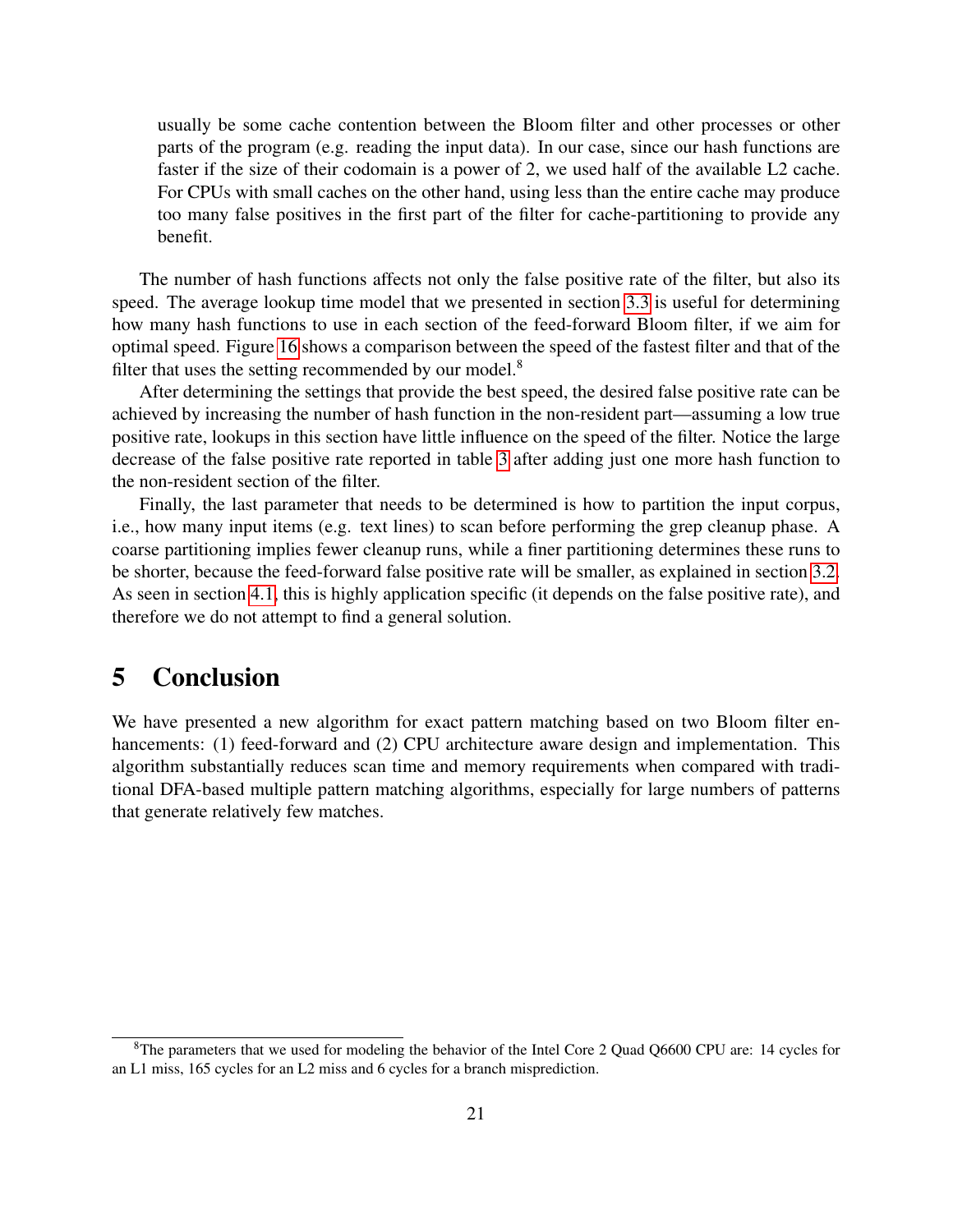

<span id="page-23-5"></span>Figure 16: The ratio between the speed of scanning using cache-partitioned Bloom filters with different numbers of hash functions and the speed of the optimal (fastest) setting. The filtered corpus contains 114 MB of random ASCII text. The predicted line shows the speed of the filter using the setting that the mathematical model of the average filter lookup time deems to be the fastest.

# References

- <span id="page-23-0"></span>[1] Read the Web Project Webpage. <http://rtw.ml.cmu.edu/readtheweb.html>.
- <span id="page-23-4"></span>[2] Streptococcus Suis Sequencing Webpage. [http://www.sanger.ac.uk/Projects/](http://www.sanger.ac.uk/Projects/S_suis) [S\\_suis](http://www.sanger.ac.uk/Projects/S_suis).
- <span id="page-23-1"></span>[3] Alfred V. Aho and Margaret J. Corasick. Efficient string matching: An aid to bibliographic search. *Communications of the ACM*, 18(6):333–340, June 1975.
- <span id="page-23-2"></span>[4] David G. Andersen, Jason Franklin, Michael Kaminsky, Amar Phanishayee, Lawrence Tan, and Vijay Vasudevan. FAWN: A fast array of wimpy nodes. In *Proc. 22nd ACM Symposium on Operating Systems Principles (SOSP)*, Big Sky, MT, October 2009.
- <span id="page-23-3"></span>[5] Burton H. Bloom. Space/time trade-offs in hash coding with allowable errors. *Communications of the ACM*, 13(7):422–426, 1970.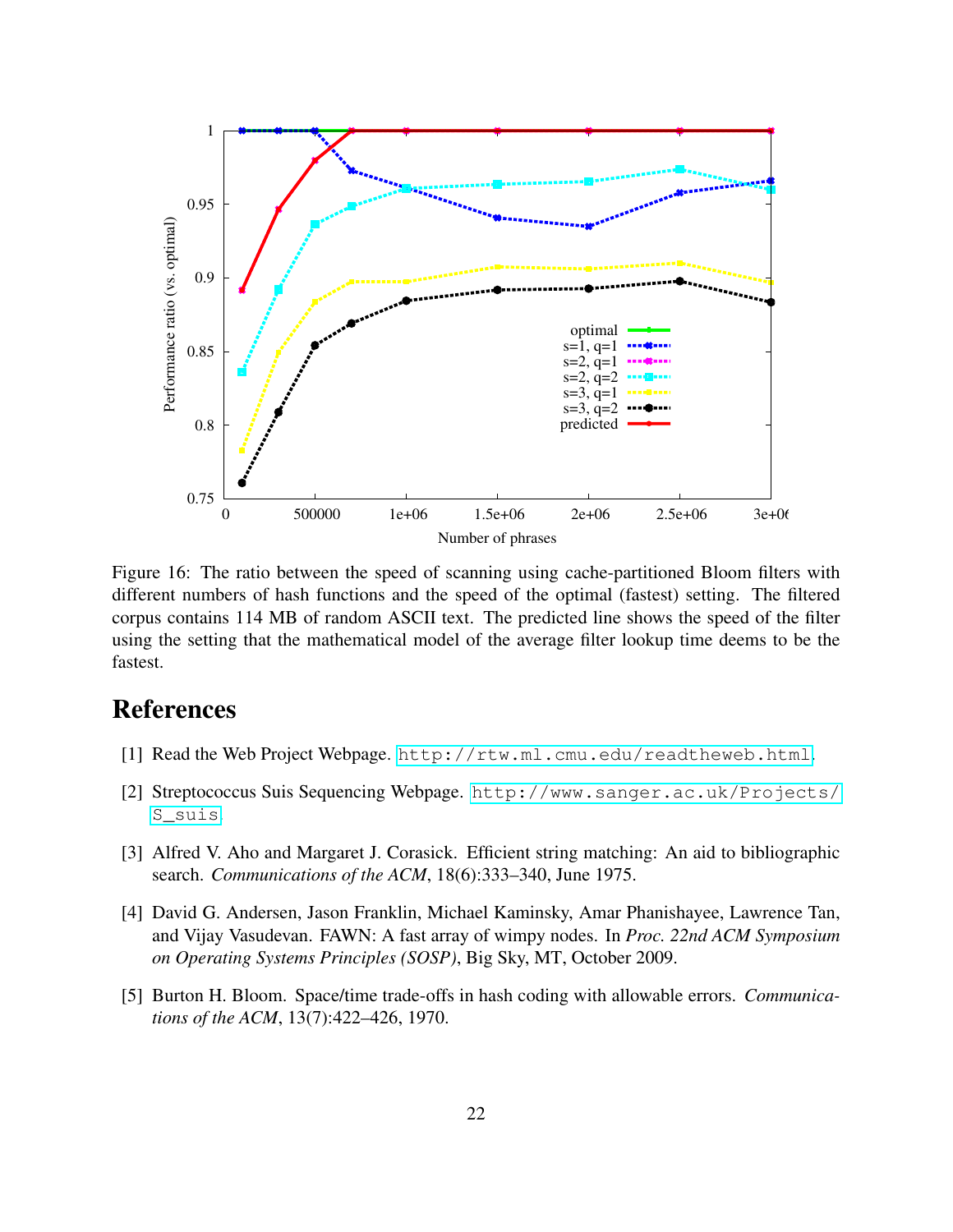- <span id="page-24-13"></span>[6] Prosenjit Bose, Hua Guo, Evangelos Kranakis, Anil Maheshwari, Pat Morin, Jason Morrison, Michiel Smid, and Yihui Tang. On the false-positive rate of bloom filters. Technical report, School of Computer Science, Carleton University, 2007.
- <span id="page-24-3"></span>[7] Robert S. Boyer and J. Strother Moore. A fast string searching algorithm. *Communications of the ACM*, 20(10):762–772, 1977.
- <span id="page-24-10"></span>[8] Bernard Chazelle, Joe Kilian, Ronitt Rubinfeld, Ayellet Tal, and Oh Boy. The bloomier filter: An efficient data structure for static support lookup tables. In *In Proceedings of the Fifteenth Annual ACM-SIAM Symposium on Discrete Algorithms (SODA*, pages 30–39, 2004.
- <span id="page-24-14"></span>[9] Jonathan D. Cohen. Recursive hashing functions for n-grams. *ACM Transactions on Information Systems*, 15(3):291–320, 1997.
- <span id="page-24-12"></span>[10] Saar Cohen and Yossi Matias. Spectral bloom filters. In *Proceedings of the 2003 ACM SIGMOD international conference on Management of data*, pages 241–252. ACM, 2003.
- <span id="page-24-2"></span>[11] Beate Commentz-Walter. A string matching algorithm fast on the average. In *Proceedings of the 6th Colloquium, on Automata, Languages and Programming*, pages 118–132, London, UK, 1979. Springer-Verlag.
- <span id="page-24-9"></span>[12] Li Fan, Pei Cao, Jussara Almeida, and Andrei Z. Broder. Summary cache: A scalable widearea Web cache sharing protocol. In *Proc. ACM SIGCOMM*, pages 254–265, Vancouver, British Columbia, Canada, September 1998.
- <span id="page-24-8"></span>[13] Fang Hao, Murali Kodialam, and T. V. Lakshman. Building high accuracy bloom filters using partitioned hashing. *SIGMETRICS Performance Evaluation Review*, pages 277–288, 2007.
- <span id="page-24-5"></span>[14] Richard M. Karp and Michael O. Rabin. Efficient randomized pattern-matching algorithms. *IBM Journal of Research Developments*, (2):249–260, March 1987.
- <span id="page-24-4"></span>[15] Sun Kim and Yanggon Kim. A Fast Multiple String-Pattern Matching Algorithm. In *Proceedings of the 17th AoM/IAoM Conference on Computer Science*, 1999.
- <span id="page-24-11"></span>[16] Adam Kirsch and Michael Mitzenmacher. Distance-sensitive bloom filters. In *In Proceedings of the Eighth Workshop on Algorithm Engineering and Experiments (ALENEX)*, 2006.
- <span id="page-24-7"></span>[17] Adam Kirsch and Michael Mitzenmacher. Less hashing, same performance: Building a better bloom filter. *Random Structures & Algorithms*, 33(2):187–218, 2008.
- <span id="page-24-0"></span>[18] Po-ching Lin, Zhi-xiang Li, Ying-dar Lin, and Yuan-cheng Lai. Profiling and accelerating string matching algorithms in three network content security applications. *IEEE Communications Surveys & Tutorials*, 8, April 2006.
- <span id="page-24-1"></span>[19] Harry Mangalam. tacg - a grep for dna. *BMC Bioinformatics*, 3(1):8, 2002.
- <span id="page-24-6"></span>[20] Robert Muth and Udi Manber. Approximate multiple string search. In *Proceedings CPM'96, LNCS 1075*, pages 75–86. Springer-Verlag, 1996.